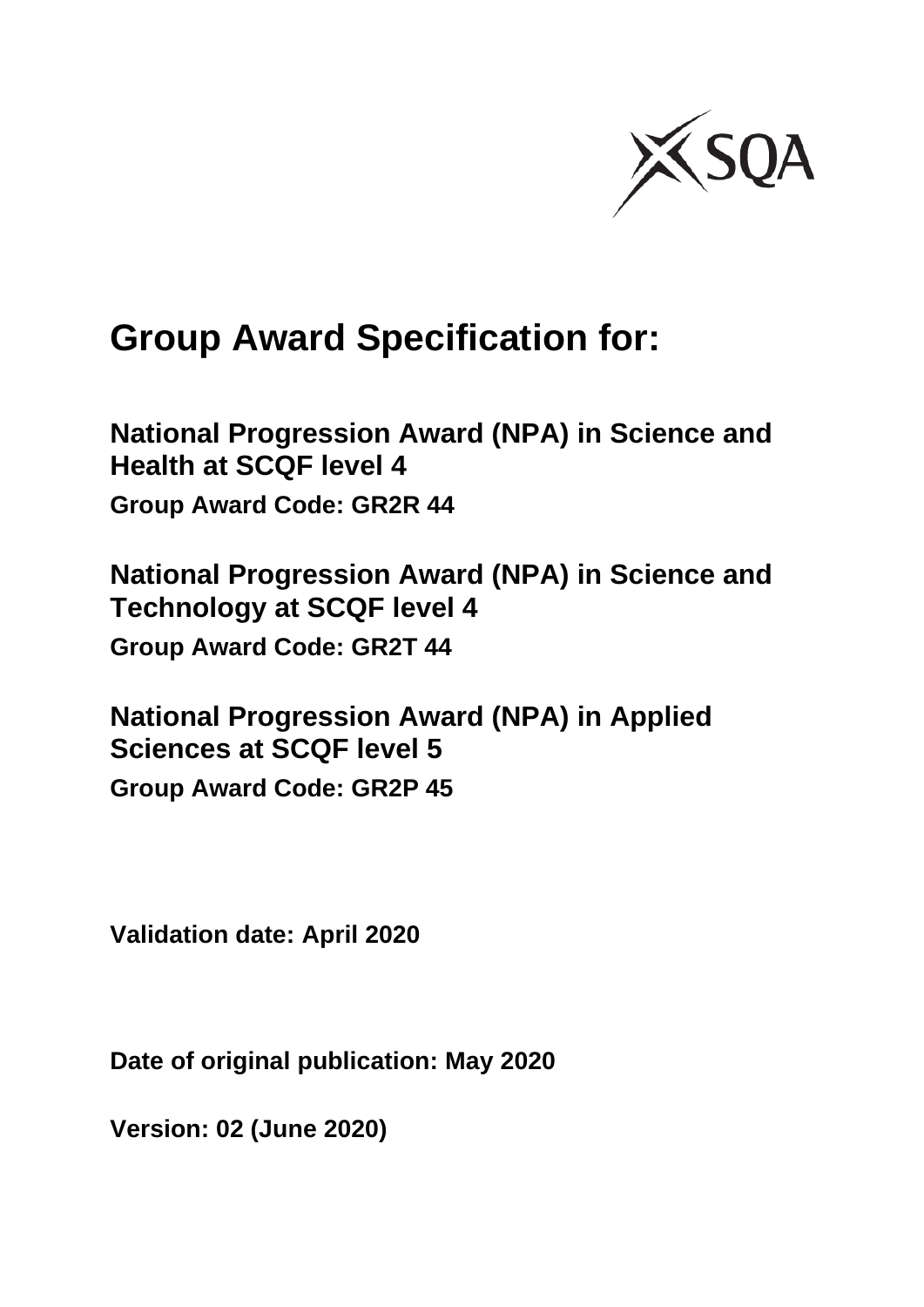# **Contents**

| 2 |     |                                                                              |  |
|---|-----|------------------------------------------------------------------------------|--|
| 3 |     |                                                                              |  |
|   |     |                                                                              |  |
| 4 |     |                                                                              |  |
|   | 4.1 |                                                                              |  |
| 5 |     |                                                                              |  |
|   | 5.1 |                                                                              |  |
|   | 5.2 |                                                                              |  |
|   | 5.3 | Mapping of Core Skills development opportunities across the qualifications13 |  |
|   | 5.4 |                                                                              |  |
| 6 |     |                                                                              |  |
|   | 6.1 |                                                                              |  |
|   | 6.2 |                                                                              |  |
|   | 6.3 |                                                                              |  |
|   | 6.4 |                                                                              |  |
|   | 6.5 |                                                                              |  |
|   |     |                                                                              |  |
| 8 |     |                                                                              |  |
| 9 |     |                                                                              |  |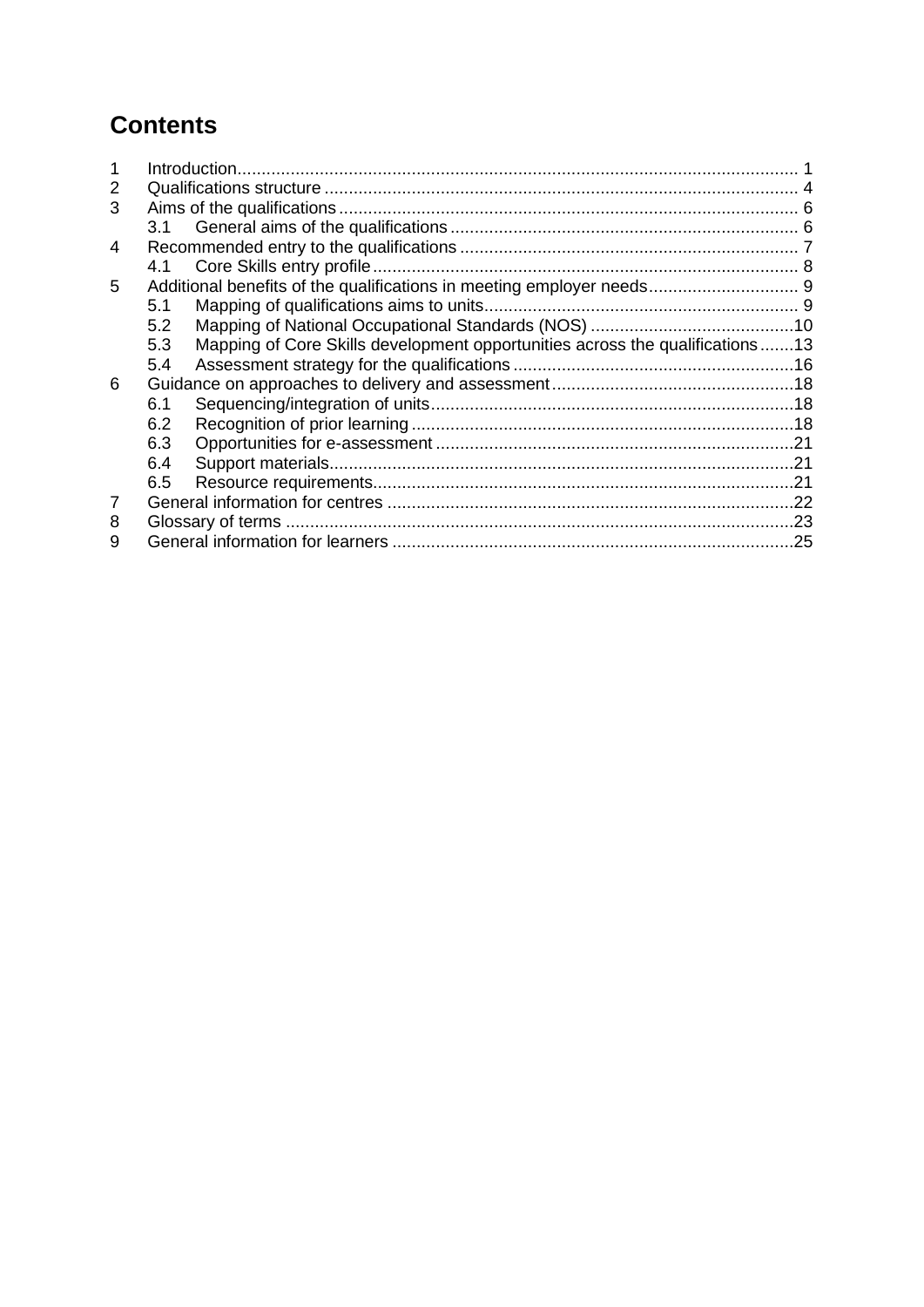# <span id="page-2-0"></span>**1 Introduction**

This document was previously known as the arrangements document. The purpose of this document is to:

- assist centres to implement, deliver and manage the qualification
- provide a guide for new staff involved in offering the qualification
- inform course managers, teaching staff, assessors, learners, employers and higher education institutions (HEIs) of the aims and purpose of the qualification
- provide details of the range of learners the qualification is suitable for and progression opportunities

The rationale for the suite of National Progression Awards (NPA) in Science and Health at SCQF level 4, Science and Technology at SCQF level 4 and Applied Sciences at SCQF level 5 is based on:

- an identified gap for the school sector in the provision available at National 4 and 5
- a requirement from the further education (FE) sector for additional group awards at the lower end of the SCQF spectrum but offering greater flexibility of entry and exit points than that provided by a 12 credit group award.

The titles of the group awards reflect the competences of the qualifications. While all three group awards contain units in chemistry, physics and biology or health science plus a practical based unit, the component units have been chosen to ensure an accurate match to the group award titles.

These group awards will be suitable for a range of learners including:

- individuals in the middle/senior secondary school phase
- school leavers, including 'Christmas leavers'
- learners wishing to progress to a higher level group award
- adults returning to FE
- unemployed adults who want to enhance their job prospects
- existing college learners who want to change their area of study to science

Research has shown that there are a significant number of learners in the school sector for whom the National 4 qualifications in science are not seen as providing a suitable route. This was reported as presenting a barrier to some learners engaging with science. The suite of NPAs addresses this gap by giving purpose built short courses that allow learners the opportunity to develop knowledge and skills across various areas of science. The group awards present contextualisation to link with other areas of study and career progression which may be of interest to learners. This is particularly the case with the Science and Health and Science and Technology group awards at SCQF level 4 which are intended to appeal to learners who may not have been attracted by 'traditional' science qualifications. The suite of NPAs provide an ideal foundation to the subject and, with the involvement of practical skills, give learners the opportunity to gain a realistic experience of a range of areas of science and allow an informed choice for future study.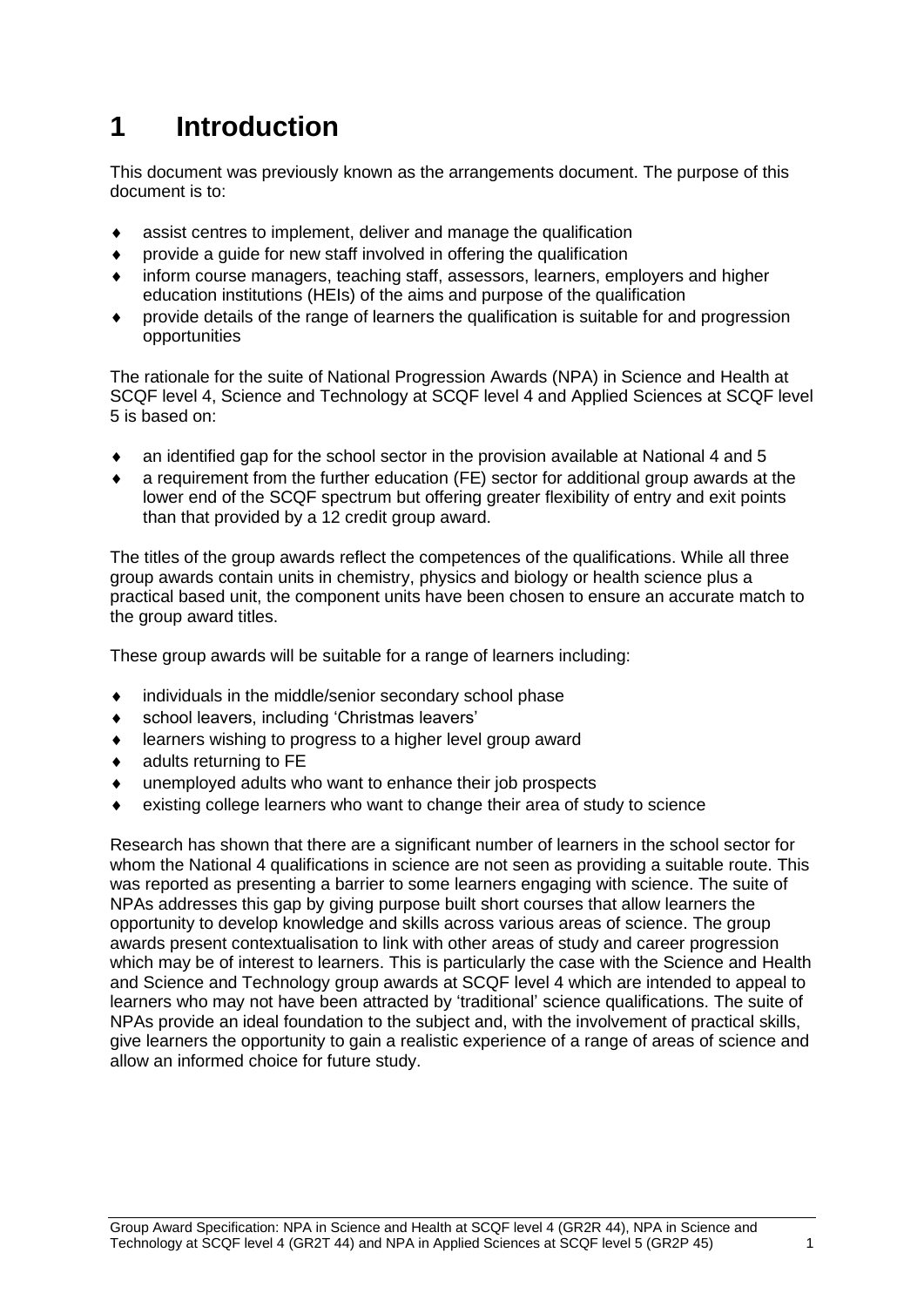In the case of the FE sector, research has shown that there is a growth in demand for science provision at the lower end of the SCQF framework. Feedback from the sector has shown that a programme following similar design principles to the National Certificates (NCs) in Applied Sciences at SCQF level 5 and 6 would not be a suitable model at SCQF level 4. Rather the ability to offer a programme incorporating a cluster of the NPA group awards would provide learners with a valued range of entry and exit points and a good diversity of experience.

The National Certificate (NC) in Applied Sciences at SCQF level 5 has often been found to be too challenging for learners who did not attain science qualifications at school. The suite of NPAs addresses this gap by giving purpose built short courses that allows learners the opportunity to develop knowledge and skills across various areas of science. The NPAs provide a way of engaging with science using a contextualised and modern slant to the subject, covering areas of interest to the public. The suite of NPAs provide an ideal foundation to the subject and, due to the involvement of practical skills, give learners the opportunity to gain a basic but realistic experience of a range of areas of science and so allow informed choice for future study.

These group awards are designed to meet a specific purpose of providing the first step to further qualifications in science. However, it is anticipated that the group awards can also open up opportunities for employment at trainee or apprentice level with science, technology, engineering and mathematics (STEM) employers. The group awards also represent significant opportunities for learners to develop generic and Core Skills that are highly valued by employers. They will also provide a route for progression to vocational based group awards at SCQF level 5 (eg Skills for Work: Laboratory Science) and at SCQF level 6 (eg the Foundation Apprenticeship in Scientific Technologies) thereby facilitating future employment opportunities.

A fuller explanation of possible progression pathways is illustrated by the diagram below: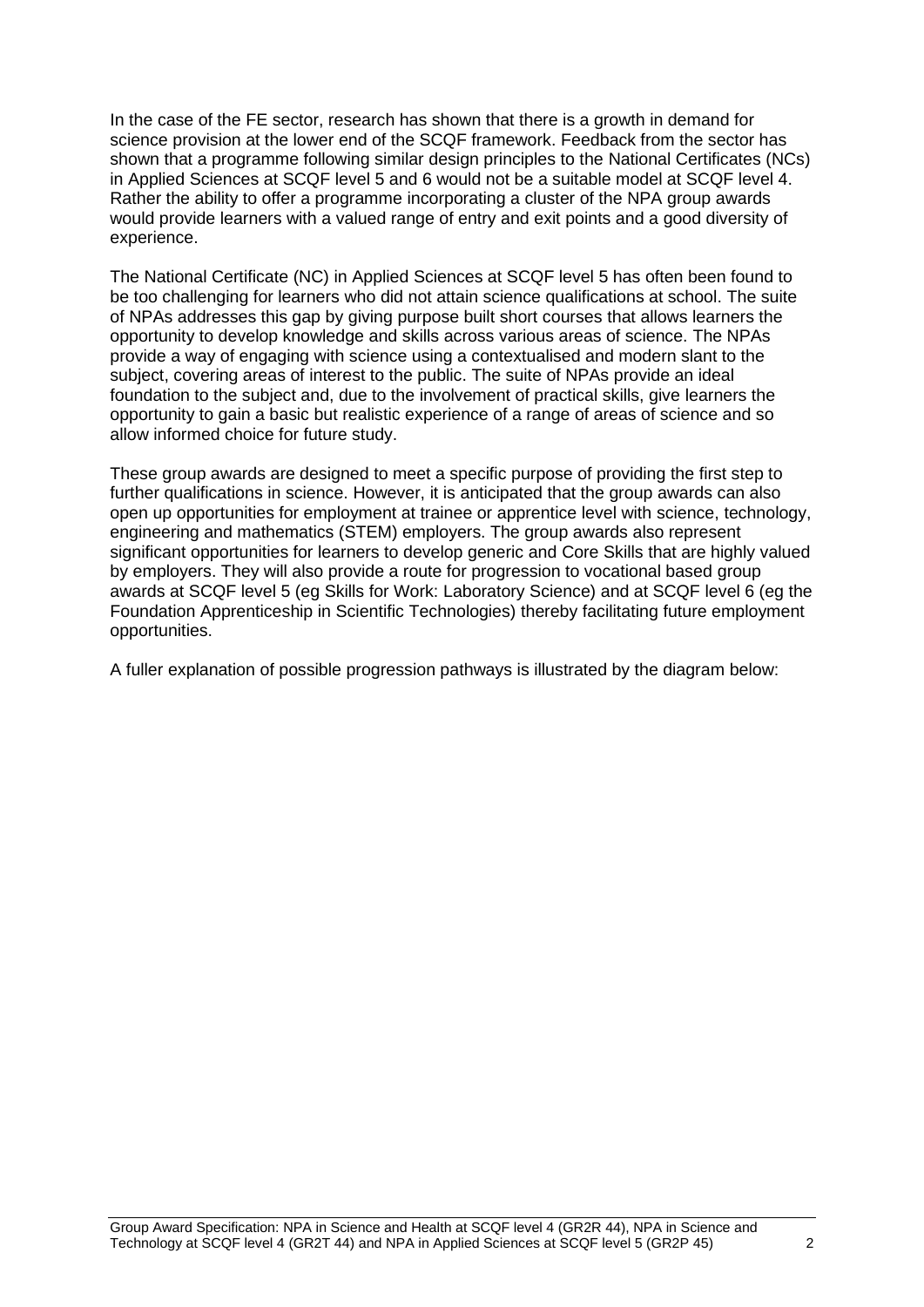

Group Award Specification: NPA in Science and Health at SCQF level 4 (GR2R 44), NPA in Science and Technology at SCQF level 4 (GR2T 44) and NPA in Applied Sciences at SCQF level 5 (GR2P 44)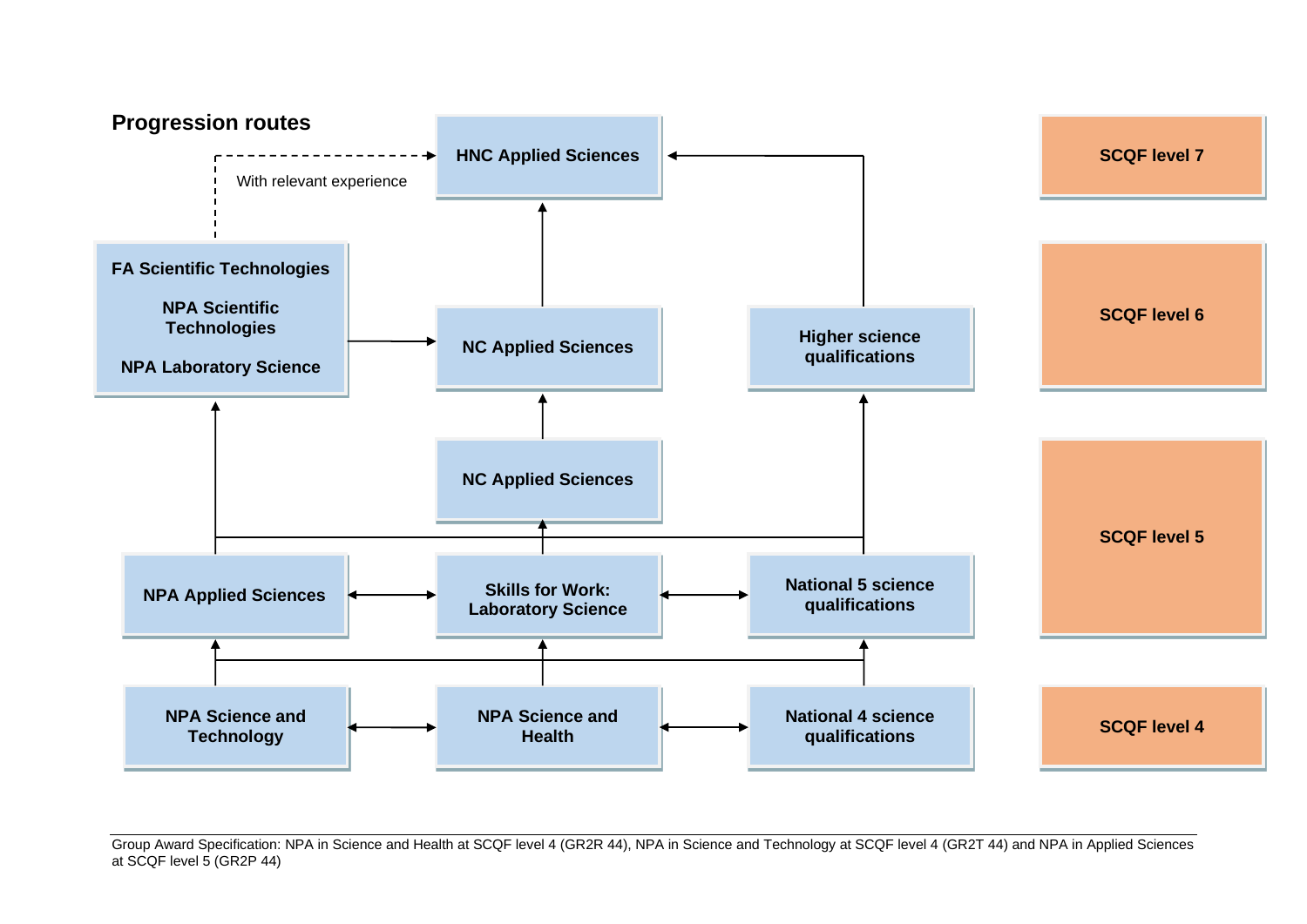# <span id="page-5-0"></span>**2 Qualifications structure**

## **NPA in Science and Health at SCQF level 4**

This group award is made up of 4 SQA unit credits. It comprises 24 SCQF credit points at SCQF level 4. All 4 SQA unit credits are mandatory and they must be achieved by learners.

| Code                 | Unit title                            | <b>SQA</b><br>credit | <b>SCQF</b><br>credit<br>points | <b>SCQF</b><br>Level |
|----------------------|---------------------------------------|----------------------|---------------------------------|----------------------|
| H <sub>25</sub> A 74 | <b>Physics: Waves and Radiation</b>   |                      | 6                               |                      |
| H21J74               | Nature's Chemistry                    |                      | 6                               |                      |
| H <sub>268</sub> 74  | Science: Human Health                 |                      | 6                               |                      |
| J42F 44              | <b>Science Practical Skills</b>       | 0.5                  | 3                               |                      |
| F59A 74              | Health Sector: Life Sciences Industry | 0.5                  | 3                               |                      |

The five mandatory units are set out in the table below.

### **NPA in Science and Technology at SCQF level 4**

This group award is made up of 4 SQA unit credits. It comprises 24 SCQF credit points at SCQF level 4. All 4 SQA unit credits are mandatory and they must be achieved by learners.

The four mandatory units are set out in the table below.

| Code                 | Unit title                                 | <b>SQA</b><br>credit | <b>SCQF</b><br>credit<br>points | <b>SCQF</b><br>Level |
|----------------------|--------------------------------------------|----------------------|---------------------------------|----------------------|
| J460 44              | Biotechnological Industries                |                      | 6                               |                      |
| H <sub>256</sub> 74  | <b>Physics: Electricity and Energy</b>     |                      | 6                               |                      |
| H <sub>21</sub> L 74 | <b>Chemistry in Society</b>                |                      | 6                               |                      |
| <b>J3RF 44</b>       | Science Practical and Investigation Skills |                      | 6                               |                      |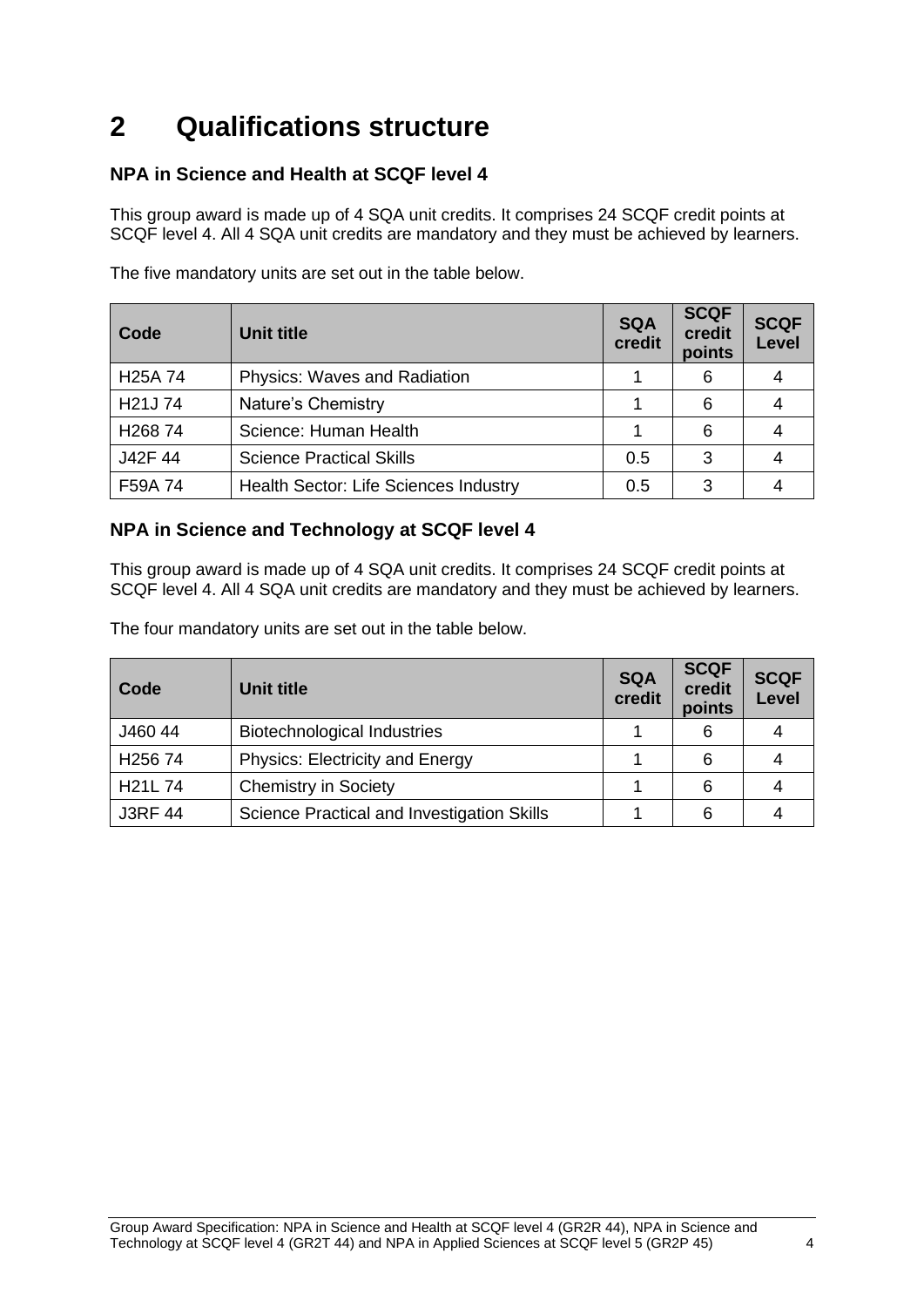## **NPA in Applied Sciences at SCQF level 5**

This group award is made up of 4 SQA unit credits. It comprises 24 SCQF credit points at SCQF level 5. All 4 SQA unit credits are mandatory and they must be achieved by learners.

| Code           | <b>Unit title</b>                           | <b>SQA</b><br>credit | <b>SCQF</b><br>credit<br>points | <b>SCQF</b><br>Level |
|----------------|---------------------------------------------|----------------------|---------------------------------|----------------------|
| J4A9 75*       | Cell Biology                                |                      |                                 |                      |
|                | <b>OR</b>                                   | 1                    | 6                               | 5                    |
| <b>HT8P 45</b> | <b>Introductory Biology</b>                 |                      |                                 |                      |
| J23975         | <b>Chemical Changes and Structure</b>       |                      |                                 |                      |
|                | <b>OR</b>                                   |                      |                                 |                      |
| <b>HT6P 45</b> | <b>Chemistry Fundamentals 1</b>             | 1                    | 6                               | 5                    |
|                | <b>OR</b>                                   |                      |                                 |                      |
| <b>HT6R 45</b> | <b>Chemistry Fundamentals 2</b>             |                      |                                 |                      |
| <b>J2CL 75</b> | Physics: Waves and Radiation                |                      |                                 |                      |
|                | <b>OR</b>                                   | 1                    | 6                               | 5                    |
| <b>HT8R 45</b> | <b>Introductory Physics</b>                 |                      |                                 |                      |
| J45V 45        | <b>Forensic Science: Applications</b>       |                      |                                 |                      |
|                | <b>OR</b>                                   | 1                    | 6                               | 5                    |
| J2W3 75        | <b>Laboratory Science: Practical Skills</b> |                      |                                 |                      |

There is optionality in the framework as outlined in the table below.

\*Refer to History of Changes for revision changes.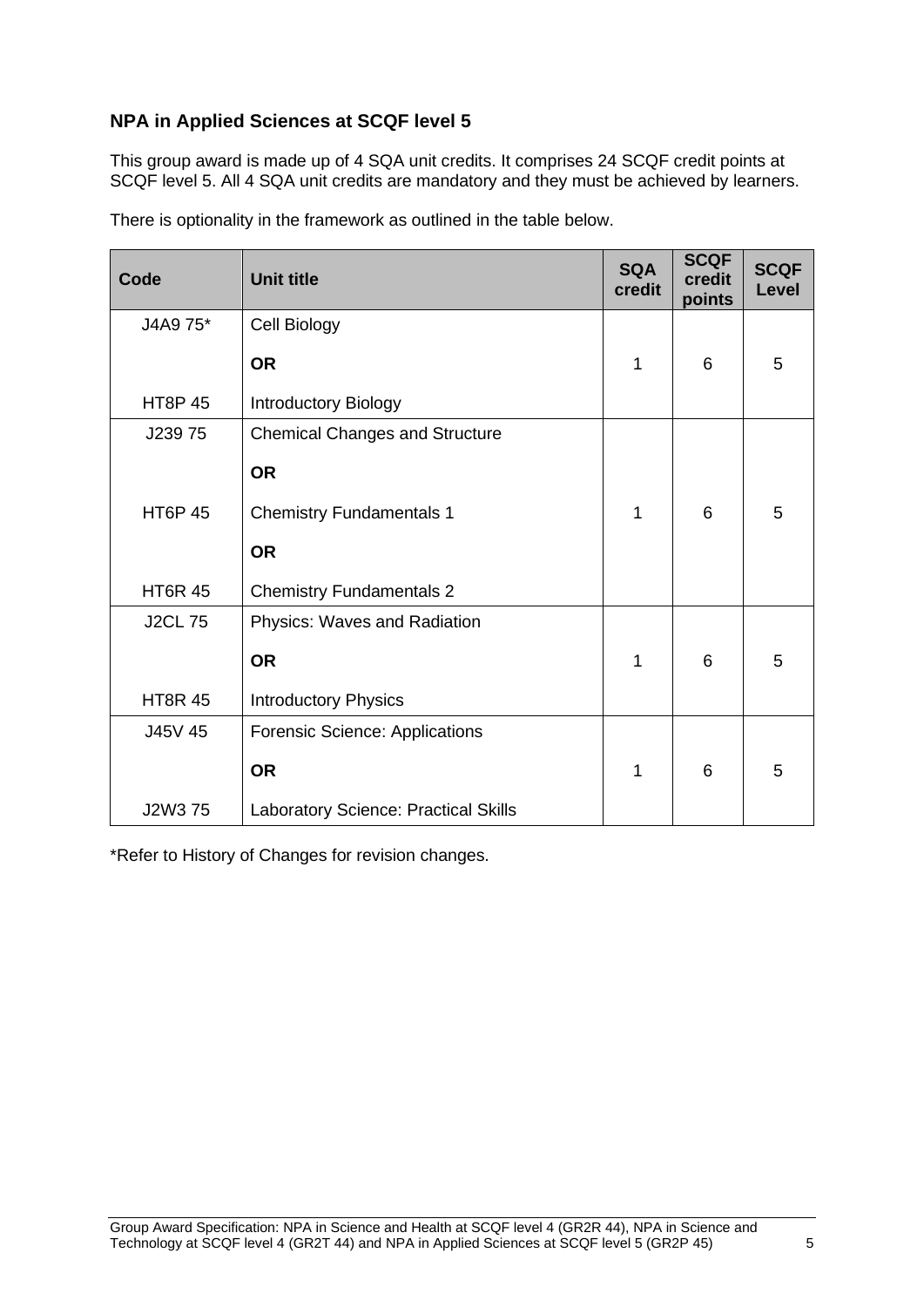# <span id="page-7-0"></span>**3 Aims of the qualifications**

The overall aim of the NPA in Science and Health at SCQF level 4, NPA in Science and Technology at SCQF level 4 and the NPA in Applied Sciences at SCQF level 5 is to provide learners with the first step to further qualifications in science. Learners will develop knowledge and skills across various areas of science at SCQF levels 4 and 5.

# <span id="page-7-1"></span>**3.1 General aims of the qualifications**

The general aims of the group awards are to:

- Provide an entry level point for learners who wish to pursue a career in STEM related areas. These may be secondary school pupils for whom the existing national qualifications do not meet their needs or college applicants who lack formal STEM qualifications.
- Provide a route into vocational based STEM qualifications, Skills for Work courses or Foundation Apprenticeships.
- Provide a route into academic qualifications in STEM.
- Provide a group award structure that has sufficient flexibility to allow for various modes of delivery and target groups, with multiple options for entry and certificated exit points.
- Provide structured group awards that recognise existing skills and competences.
- Provide a range of development opportunities in core and essential skills, thus enhancing employability prospects.

# **3.2 Specific aims of the qualifications**

## **NPA in Science and Health at SCQF level 4**

The specific aims of the group award are to:

- Develop knowledge and understanding of health science, chemistry and physics.
- Develop knowledge and understanding of science and its applications in relation to human health.
- Prepare learners for progression to qualifications at SCQF level 5 in areas related to human health and science.
- Develop skills in good laboratory practice.
- Develop an understanding of science health and safety practices.

## **NPA in Science and Technology at SCQF level 4**

The specific aims of the group award are to:

- Develop knowledge and understanding of biotechnology, chemistry and physics.
- Develop knowledge and understanding of science and its applications in relation to everyday life.
- Prepare learners for progression to qualifications at SCQF level 5 in science and associated STEM areas.
- Develop skills in good laboratory practice.
- Develop an understanding of science health and safety practices.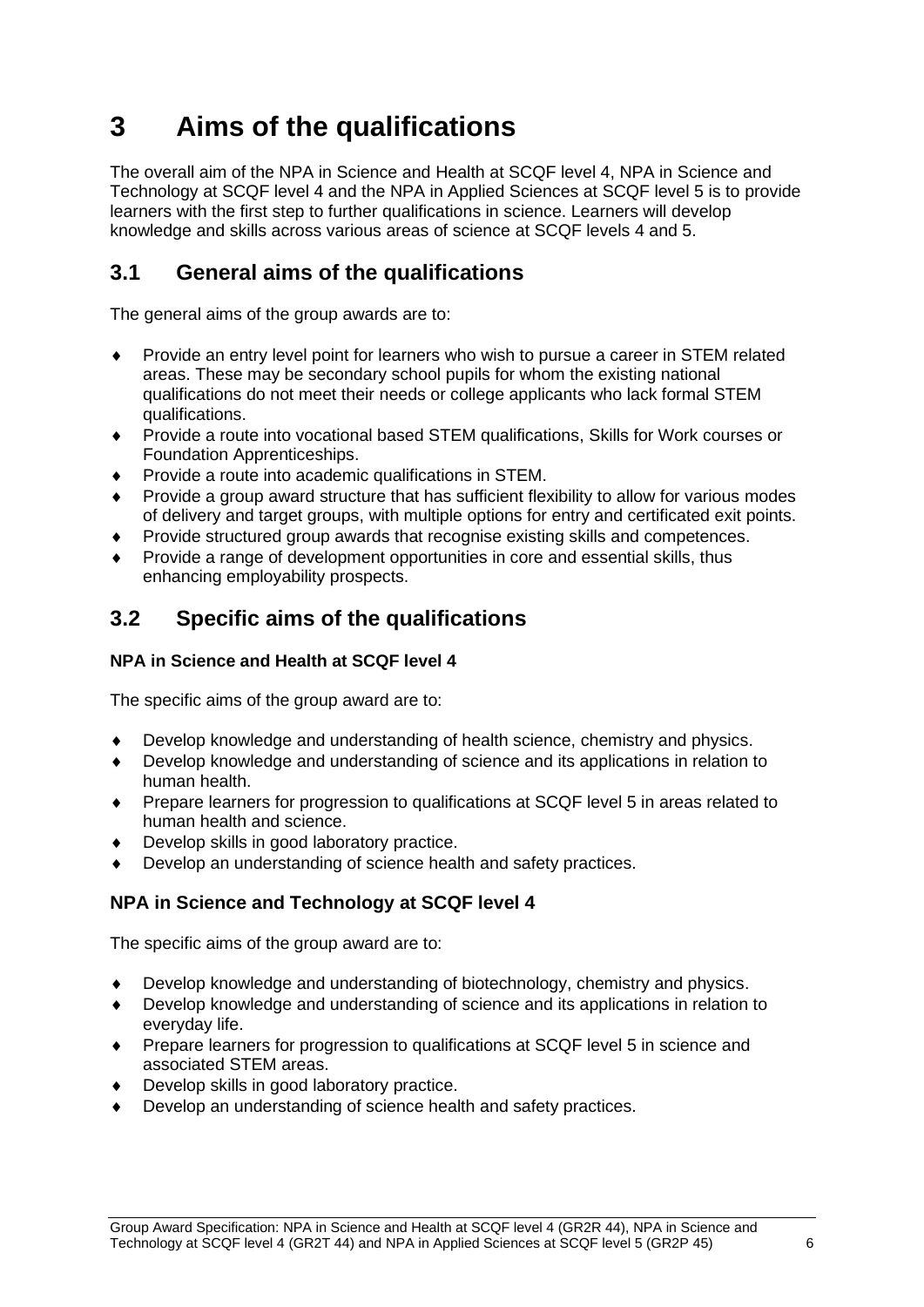## **NPA in Applied Sciences at SCQF level 5**

The specific aims of the group award are to:

- Develop knowledge and understanding of biology, chemistry and physics.
- Prepare learners for progression to extended qualifications at SCQF level 5 and above.
- Develop skills in good laboratory practice.
- Develop an understanding of science health and safety practices.

# <span id="page-8-0"></span>**4 Recommended entry to the qualifications**

Entry to this qualification is at the discretion of the centre. The following information on prior knowledge, skills, experience or qualifications that provide suitable preparation for this qualification has been provided by the Qualification Design Team as guidance only.

Learners would benefit from having attained the skills, knowledge and understanding required by one or more of the following or equivalent qualifications and/or experience:

### **NPA in Science and Health/NPA in Science and Technology at SCQF level 4**

For the NPA in Science and Health at SCQF level 4 and the NPA in Science and Technology at SCQF level 4 it would not be expected that learners would necessarily hold existing science qualifications or be experienced in science above early secondary education.

### **NPA in Applied Sciences at SCQF level 5**

For the NPA in Applied Sciences at SCQF level 5 it would be beneficial for learners to hold science qualifications at SCQF level 4. These could, for example, be one or both of the SCQF level 4 NPAs above or a National 4 Qualification(s). However, it would be expected that learners who have not previously studied science but have a suitably robust academic profile in other subject areas would be able to successfully undertake the NPA in Applied Sciences at SCQF level 5 as an entry level qualification into science.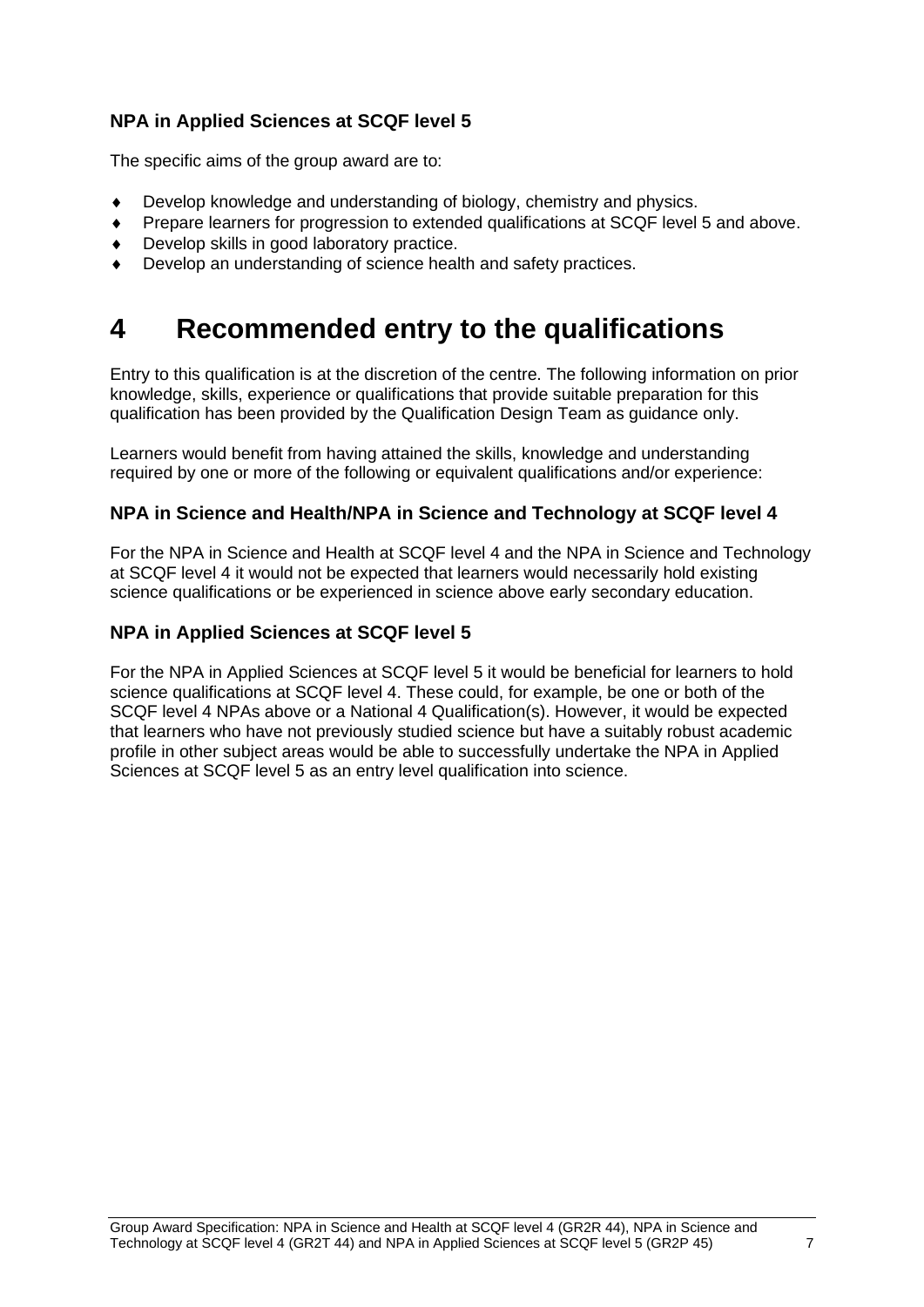# <span id="page-9-0"></span>**4.1 Core Skills entry profile**

The Core Skills entry profile provides a summary of the associated assessment activities that exemplify why a particular level has been recommended for this qualification. The information would be used to identify if additional learning support needs to be put in place for learners whose Core Skills profile is below the recommended entry level or whether learners should be encouraged to do an alternative level or learning programme.

For the NPA in Science and Health at SCQF level 4 and the NPA in Science and Technology at SCQF level 4 the following Core Skills profile would be appropriate:

| <b>Core Skill</b>                                           | Recommended<br><b>SCQF entry</b><br>profile | Associated assessment activities                                                                                                          |
|-------------------------------------------------------------|---------------------------------------------|-------------------------------------------------------------------------------------------------------------------------------------------|
| Communication                                               | SCQF level 3                                | Report writing.                                                                                                                           |
| <b>Numeracy</b>                                             | <b>SCQF level 3</b>                         | Recording measurements, processing<br>information using numerical calculations,<br>reading information from graphs and<br>drawing graphs. |
| Information and<br><b>Communication Technology</b><br>(ICT) | SCQF level 3                                | Accessing information from the internet.                                                                                                  |
| <b>Problem Solving</b>                                      | <b>SCQF</b> level 3                         | Interpret data and draw conclusions.                                                                                                      |
| Working with Others                                         | SCQF level 3                                | Working in pairs or groups to carry out<br>practical tasks/investigations.                                                                |

For the NPA in Applied Sciences at SCQF level 5 the following Core Skills profile would be appropriate:

| <b>Core Skill</b>                                           | <b>Recommended</b><br><b>SCQF entry</b><br>profile | <b>Associated assessment activities</b>                                                                                                   |
|-------------------------------------------------------------|----------------------------------------------------|-------------------------------------------------------------------------------------------------------------------------------------------|
| Communication                                               | SCQF level 4                                       | Report writing.                                                                                                                           |
| Numeracy                                                    | <b>SCQF</b> level 4                                | Recording measurements, processing<br>information using numerical calculations,<br>reading information from graphs and<br>drawing graphs. |
| Information and<br><b>Communication Technology</b><br>(ICT) | SCQF level 4                                       | Accessing information from the internet,<br>using word processing and data handling<br>packages.                                          |
| <b>Problem Solving</b>                                      | SCQF level 4                                       | Interpret data and draw conclusions.                                                                                                      |
| <b>Working with Others</b>                                  | SCQF level 3                                       | Working in pairs or groups to carry out<br>practical tasks/investigations.                                                                |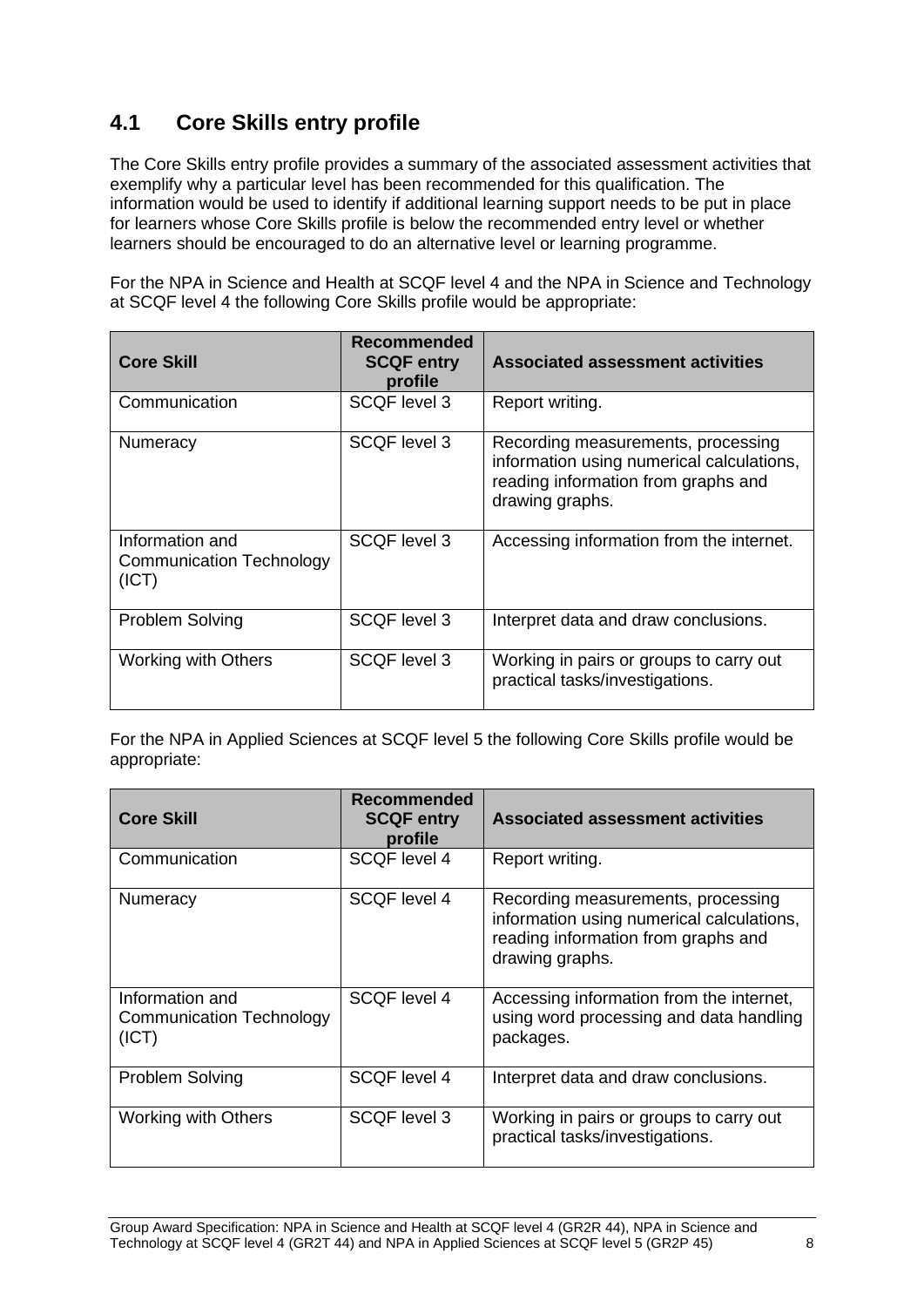# <span id="page-10-0"></span>**5 Additional benefits of the qualifications in meeting employer needs**

This qualification was designed to meet a specific purpose and what follows are details on how that purpose has been met through mapping of the units to the aims of the qualifications. Through meeting the aims, additional value has been achieved by linking the unit standards with those defined in national occupational standards and/or trade/ professional body requirements. In addition, significant opportunities exist for learners to develop the more generic skills, known as Core Skills through doing the qualifications.

# <span id="page-10-1"></span>**5.1 Mapping of qualifications aims to units**

|                      |                                                        | <b>Specific aims</b> |  |  |  |  |  |  |  |
|----------------------|--------------------------------------------------------|----------------------|--|--|--|--|--|--|--|
| Code                 | Unit title                                             |                      |  |  |  |  |  |  |  |
| H <sub>25</sub> A 74 | Physics: Waves and<br>Radiation                        |                      |  |  |  |  |  |  |  |
| H <sub>21</sub> J 74 | Nature's Chemistry                                     |                      |  |  |  |  |  |  |  |
| H26874               | Science: Human Health                                  |                      |  |  |  |  |  |  |  |
| J42F 44              | <b>Science Practical Skills</b>                        |                      |  |  |  |  |  |  |  |
| F59A 74              | <b>Health Sector: Life</b><br><b>Sciences Industry</b> |                      |  |  |  |  |  |  |  |

## **NPA in Science and Health at SCQF level 4**

## **NPA in Science and Technology at SCQF level 4**

|                                 | Unit title                                                  | <b>Specific aims</b> |  |  |  |   |  |  |  |
|---------------------------------|-------------------------------------------------------------|----------------------|--|--|--|---|--|--|--|
| Code                            |                                                             |                      |  |  |  | C |  |  |  |
| J460 44                         | <b>Biotechnological Industries</b>                          |                      |  |  |  |   |  |  |  |
| H <sub>256</sub> 74             | Physics: Electricity and<br>Energy                          |                      |  |  |  |   |  |  |  |
| H <sub>21</sub> L <sub>74</sub> | <b>Chemistry in Society</b>                                 |                      |  |  |  |   |  |  |  |
| <b>J3RF 44</b>                  | <b>Science Practical and</b><br><b>Investigation Skills</b> |                      |  |  |  |   |  |  |  |

## **NPA in Applied Sciences at SCQF level 5**

|                | Unit title                      | <b>Specific aims</b> |   |   |   |  |  |
|----------------|---------------------------------|----------------------|---|---|---|--|--|
| Code           |                                 |                      |   | 3 | 4 |  |  |
| J4A9 75        | Cell Biology                    | Χ                    | Χ | Х |   |  |  |
| <b>HT8P 45</b> | <b>Introductory Biology</b>     |                      | Χ |   |   |  |  |
| J23975         | <b>Chemical Changes and</b>     | Χ                    | X | X | X |  |  |
|                | <b>Structure</b>                |                      |   |   |   |  |  |
| <b>HT6P 45</b> | <b>Chemistry Fundamentals 1</b> | X                    | X |   |   |  |  |
| <b>HT6R 45</b> | <b>Chemistry Fundamentals 2</b> | X                    | X |   |   |  |  |
| <b>J2CL 75</b> | Physics: Waves and              | X                    | X | X | X |  |  |
|                | Radiation                       |                      |   |   |   |  |  |
| <b>HT8R 45</b> | <b>Introductory Physics</b>     | X                    | X |   |   |  |  |
| J45V 45        | <b>Forensic Science:</b>        | Χ                    | Χ | X | X |  |  |
|                | Applications                    |                      |   |   |   |  |  |
| J2W3 75        | Laboratory Science:             | X                    | Χ | X | X |  |  |
|                | <b>Practical Skills</b>         |                      |   |   |   |  |  |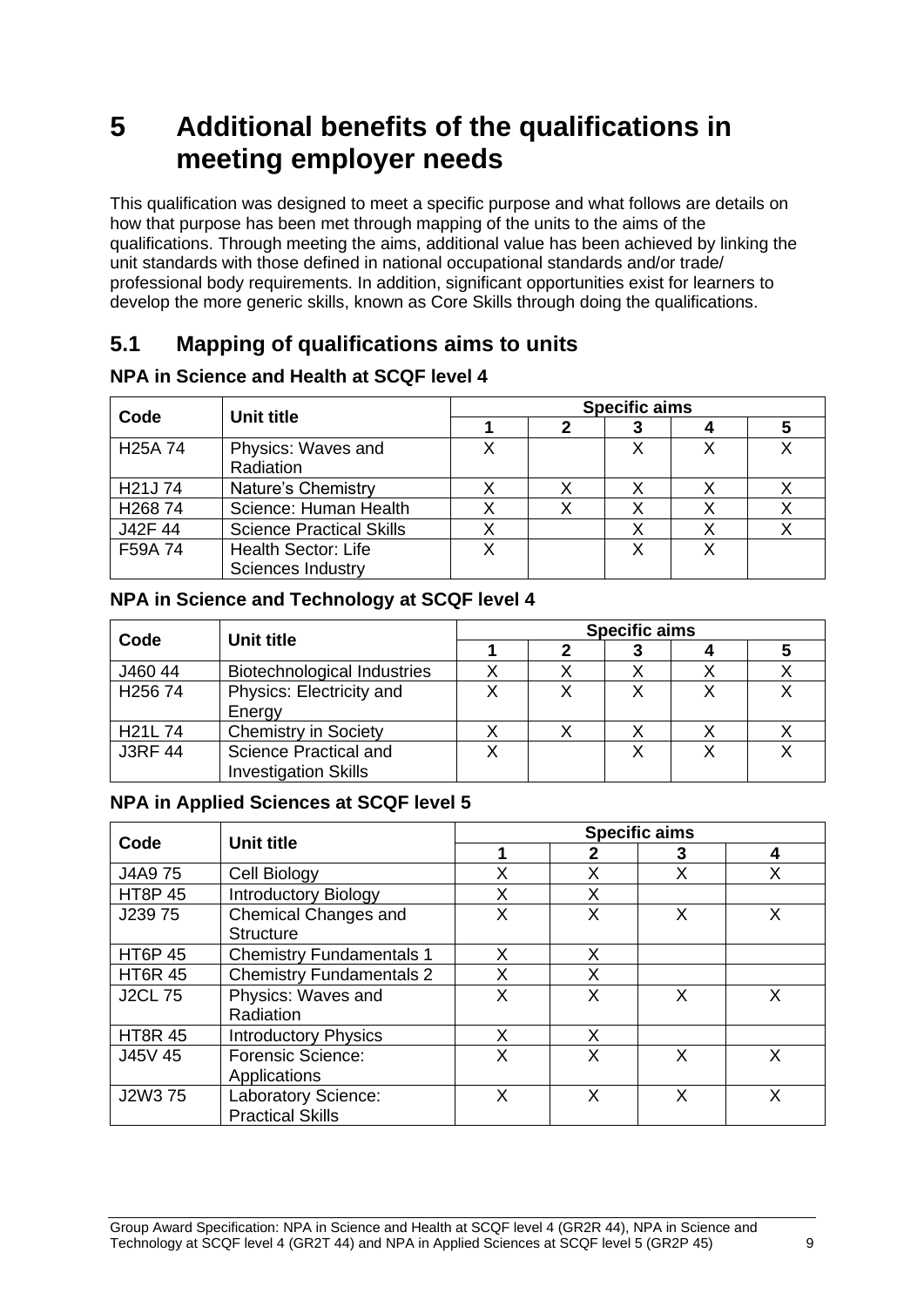# **5.2 Mapping of National Occupational Standards (NOS)**

### **NPA in Science and Health at SCQF level 4**

The NPA in Science and Health group award has been mapped against the SVQ in Laboratory and Associated Technical Activities (Industrial Science) at SCQF level 6 (GP45 23).

<span id="page-11-0"></span>

| Code           | <b>National Occupational Standard</b>                                                              | Physics: Waves<br>and Radiation<br>(H25A 74) | Nature's<br>Chemistry<br>(H21J 74) | Science: Human<br>Health (H268 74) | Science Practical<br>Skills (J42F 44) | Health Sector: Life<br>Sciences Industry<br>(F59A 74) |
|----------------|----------------------------------------------------------------------------------------------------|----------------------------------------------|------------------------------------|------------------------------------|---------------------------------------|-------------------------------------------------------|
| J1J004         | Follow Health and Safety Procedures for Scientific or<br><b>Technical Activities</b>               | X                                            | X                                  | X                                  | $\sf X$                               | X                                                     |
| <b>J1HW04</b>  | Maintain Effective and Efficient Working Relationships<br>for Scientific or Technical Activities   | $\mathsf{X}$                                 | $\sf X$                            | X                                  | $\sf X$                               | $\mathsf{X}$                                          |
| J1J104         | Use Information Recording Systems for Scientific or<br><b>Technical Activities</b>                 | $\sf X$                                      |                                    |                                    | X                                     | $\mathsf{X}$                                          |
| J1GX 04        | Carry out Simple Scientific or Technical Tests using<br><b>Manual Equipment</b>                    | $\sf X$                                      | $\sf X$                            | $\sf X$                            | $\sf X$                               | $\mathsf{X}$                                          |
| <b>J1GY 04</b> | Carry out Simple Scientific or Technical Tests using<br><b>Automated Equipment</b>                 | $\sf X$                                      | X                                  | $\mathsf{X}$                       | $\sf X$                               | X                                                     |
| J1H2 04        | Prepare Scientific or Technical Samples for Testing<br>Activities                                  |                                              | $\sf X$                            |                                    | $\sf X$                               |                                                       |
| J1J204         | Carry Out Sampling Operations for Scientific or<br><b>Technical Tests</b>                          |                                              |                                    |                                    | X                                     |                                                       |
| <b>J1JC04</b>  | Carry Out Routine Maintenance, Cleaning and<br>Checking of Scientific or Technical Equipment       |                                              |                                    |                                    |                                       |                                                       |
| <b>J1HY 04</b> | Maintain Stocks of Resources, Equipment and<br>Consumables in Life Sciences and Related Industries |                                              |                                    |                                    |                                       |                                                       |
| <b>J1JN 04</b> | Prepare Compounds and Solutions for Scientific or<br><b>Technical Use</b>                          |                                              | $\times$                           |                                    | X                                     |                                                       |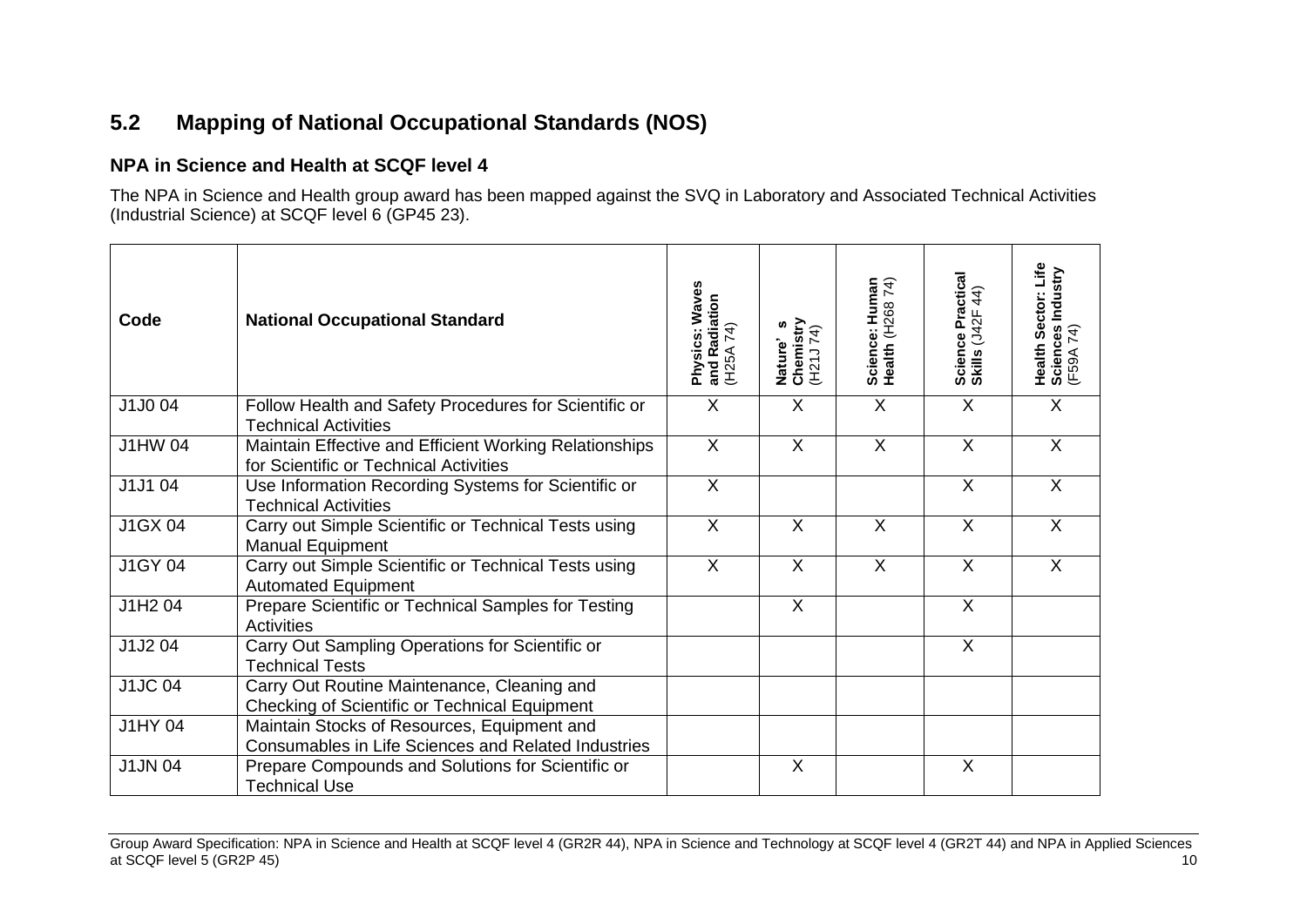## **NPA in Science and Technology at SCQF level 4**

The NPA in Science and Technology group award has been mapped against the SVQ in Laboratory and Associated Technical Activities (Industrial Science) at SCQF level 6 (GP45 23).

| Code           | <b>National Occupational Standard</b>                                                              | Biotechnological<br>Industries<br>(J460 44) | Physics: Electricity<br>and Energy<br>(H256 74) | Chemistry in<br>Society<br>(H21L 74) | Science Practical<br>and Investigation<br>Skills (J3RF 44) |
|----------------|----------------------------------------------------------------------------------------------------|---------------------------------------------|-------------------------------------------------|--------------------------------------|------------------------------------------------------------|
| J1J004         | Follow Health and Safety Procedures for Scientific or<br><b>Technical Activities</b>               | X                                           | X                                               | X                                    | X                                                          |
| <b>J1HW04</b>  | Maintain Effective and Efficient Working Relationships<br>for Scientific or Technical Activities   | X                                           | $\sf X$                                         | X                                    | $\sf X$                                                    |
| J1J104         | Use Information Recording Systems for Scientific or<br><b>Technical Activities</b>                 |                                             | $\sf X$                                         |                                      | X                                                          |
| J1GX 04        | Carry out Simple Scientific or Technical Tests using<br><b>Manual Equipment</b>                    | $\sf X$                                     | $\sf X$                                         | $\sf X$                              | $\sf X$                                                    |
| <b>J1GY 04</b> | Carry out Simple Scientific or Technical Tests using<br><b>Automated Equipment</b>                 | $\sf X$                                     | $\sf X$                                         | $\times$                             | X                                                          |
| J1H2 04        | Prepare Scientific or Technical Samples for Testing<br><b>Activities</b>                           | X                                           |                                                 | $\sf X$                              | $\sf X$                                                    |
| J1J204         | Carry Out Sampling Operations for Scientific or<br><b>Technical Tests</b>                          | $\sf X$                                     |                                                 | $\sf X$                              | X                                                          |
| <b>J1JC04</b>  | Carry Out Routine Maintenance, Cleaning and<br>Checking of Scientific or Technical Equipment       |                                             |                                                 |                                      |                                                            |
| <b>J1HY 04</b> | Maintain Stocks of Resources, Equipment and<br>Consumables in Life Sciences and Related Industries |                                             |                                                 |                                      |                                                            |
| <b>J1JN 04</b> | Prepare Compounds and Solutions for Scientific or<br><b>Technical Use</b>                          |                                             |                                                 | X                                    | X                                                          |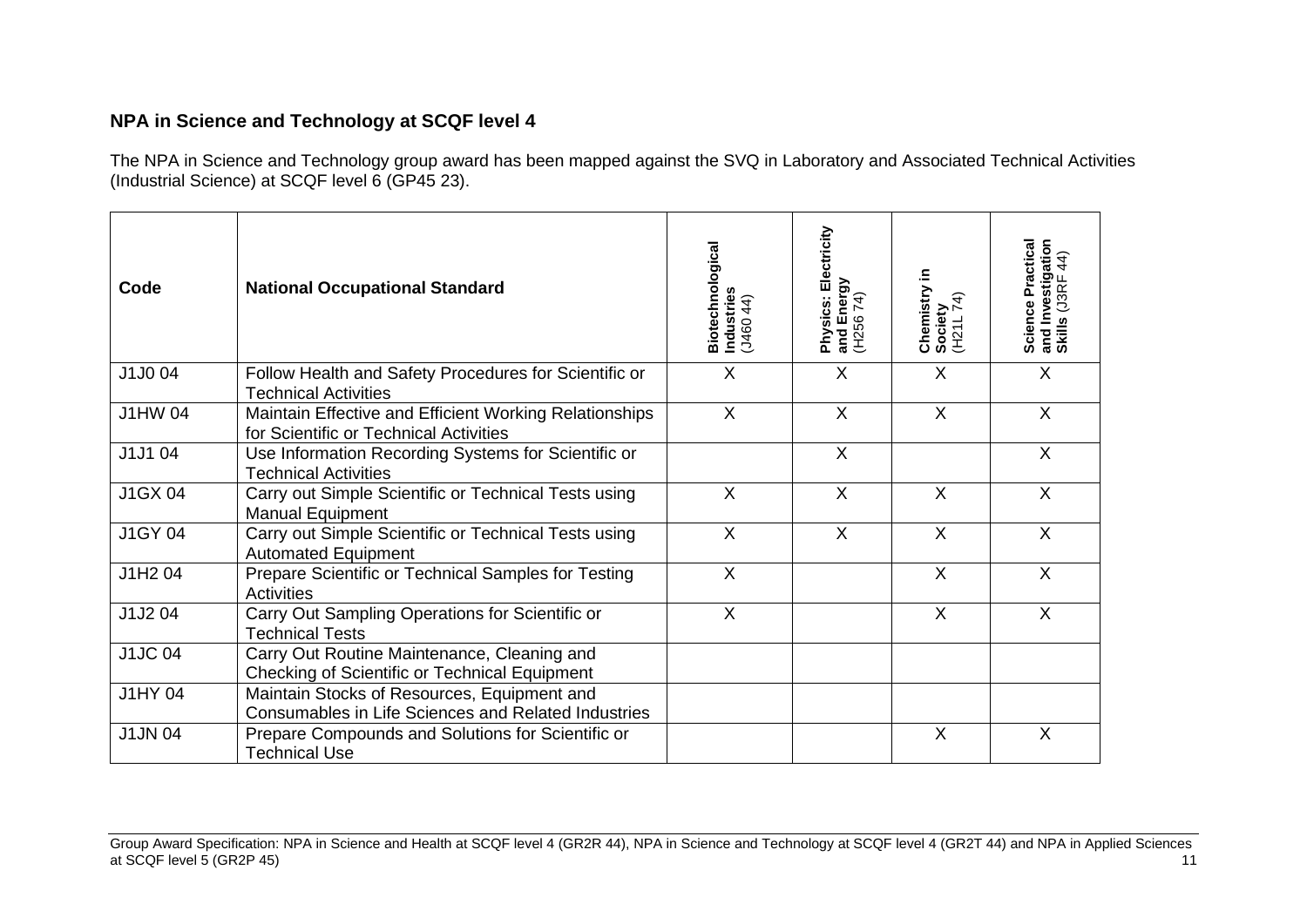## **NPA in Applied Sciences at SCQF level 5**

The NPA in Applied Sciences group award has been mapped against the SVQ in Laboratory and Associated Technical Activities (Industrial Science) at SCQF level 6 (GP45 23).

| Code           | <b>National Occupational Standard</b>                                                                 | Cell Biology<br>(J4A9 75) | Introductory<br>Biology<br>(HT8P 45) | <b>Chemical Changes</b><br>and Structure<br>$($ J239 75) | Chemistry<br>Fundamentals 1<br>(HT6P 45) | N<br>Fundamentals <i>'</i><br>(HT6R 45)<br>Chemistry | Physics: Waves<br>and Radiation<br>75)<br>U <sub>2</sub> CL | Introductory<br>Physics<br>(HT8R 45) | Science<br>Forensic Scie<br>Applications<br>(J45V 45) | Laboratory<br>Science: Practical<br>Skills (J2W3 75) |
|----------------|-------------------------------------------------------------------------------------------------------|---------------------------|--------------------------------------|----------------------------------------------------------|------------------------------------------|------------------------------------------------------|-------------------------------------------------------------|--------------------------------------|-------------------------------------------------------|------------------------------------------------------|
| J1J004         | Follow Health and Safety Procedures for Scientific<br>or Technical Activities                         | $\mathsf{X}$              |                                      | X                                                        |                                          |                                                      | X                                                           |                                      | X                                                     | X                                                    |
| <b>J1HW04</b>  | Maintain Effective and Efficient Working<br>Relationships for Scientific or Technical Activities      | X                         |                                      | $\sf X$                                                  |                                          |                                                      | $\sf X$                                                     |                                      | X                                                     | $\sf X$                                              |
| J1J1 04        | Use Information Recording Systems for Scientific<br>or Technical Activities                           | X                         |                                      | $\sf X$                                                  |                                          |                                                      | $\sf X$                                                     |                                      | X                                                     | $\sf X$                                              |
| J1GX 04        | Carry out Simple Scientific or Technical Tests using<br><b>Manual Equipment</b>                       | $\overline{X}$            |                                      | $\sf X$                                                  |                                          |                                                      | X                                                           |                                      | X                                                     | X                                                    |
| J1GY 04        | Carry out Simple Scientific or Technical Tests using<br><b>Automated Equipment</b>                    | $\overline{X}$            |                                      | $\overline{\mathsf{x}}$                                  |                                          |                                                      | $\sf X$                                                     |                                      | X                                                     | $\times$                                             |
| J1H204         | Prepare Scientific or Technical Samples for Testing<br>Activities                                     |                           |                                      | X                                                        |                                          |                                                      |                                                             |                                      |                                                       | $\sf X$                                              |
| J1J204         | Carry Out Sampling Operations for Scientific or<br><b>Technical Tests</b>                             |                           |                                      |                                                          |                                          |                                                      |                                                             |                                      |                                                       | $\sf X$                                              |
| <b>J1JC04</b>  | Carry Out Routine Maintenance, Cleaning and<br>Checking of Scientific or Technical Equipment          |                           |                                      |                                                          |                                          |                                                      |                                                             |                                      |                                                       |                                                      |
| J1HY 04        | Maintain Stocks of Resources, Equipment and<br>Consumables in Life Sciences and Related<br>Industries |                           |                                      |                                                          |                                          |                                                      |                                                             |                                      |                                                       |                                                      |
| <b>J1JN 04</b> | Prepare Compounds and Solutions for Scientific or<br><b>Technical Use</b>                             |                           |                                      |                                                          |                                          |                                                      |                                                             |                                      |                                                       | $\sf X$                                              |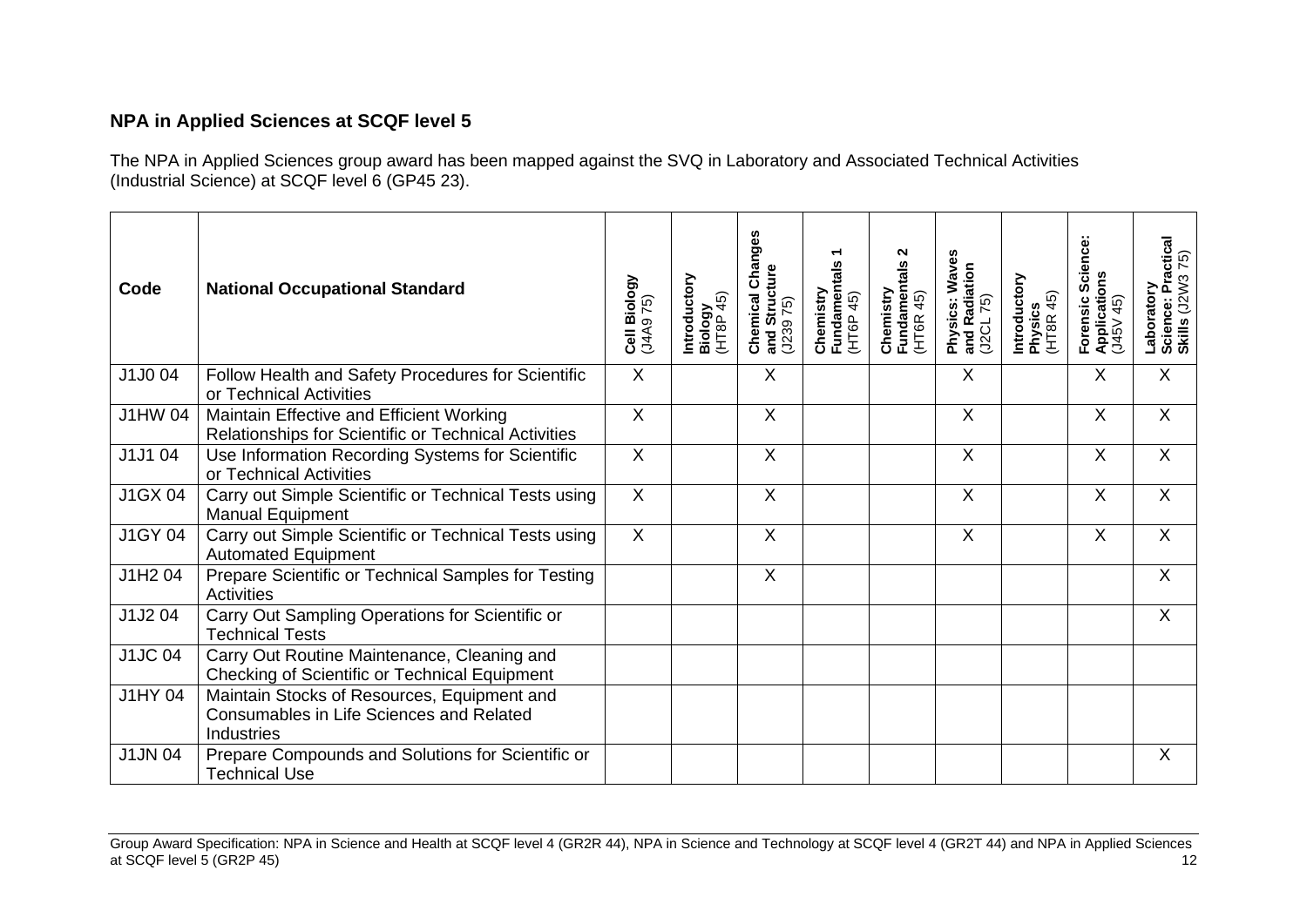# **5.3 Mapping of Core Skills development opportunities across the qualifications**

## **NPA in Science and Health at SCQF level 4**

|                      |                                          |                      | Communication        |        |              | Numeracy                               | <b>ICT</b>               |                                      |                      | <b>Problem Solving</b>               |                                |                                             | <b>Working with Others</b>                |
|----------------------|------------------------------------------|----------------------|----------------------|--------|--------------|----------------------------------------|--------------------------|--------------------------------------|----------------------|--------------------------------------|--------------------------------|---------------------------------------------|-------------------------------------------|
| Code                 | <b>Unit title</b>                        | (Reading)<br>Written | (Writing)<br>Written | ত<br>চ | Using Number | Graphical<br>ation<br>Using<br>Informa | Accessing<br>Information | ating<br>Providing/Cr<br>Information | Thinking<br>Critical | and<br>င္စာ<br>Planning<br>Organisin | and<br>Reviewing<br>Evaluating | 증<br>Working<br>Co-operative<br>with Others | Reviewing<br>Co-operative<br>Contribution |
| H <sub>25</sub> A 74 | Physics: Waves and<br>Radiation          | S                    |                      |        | S            | S                                      |                          |                                      | S                    |                                      | S                              | S                                           |                                           |
| H21J74               | Nature's Chemistry                       | S                    |                      |        | S            | S                                      |                          |                                      | S                    |                                      | S                              | S                                           |                                           |
| H26874               | Science: Human Health                    | S                    |                      |        | S            | S                                      |                          |                                      | S                    |                                      | S                              | S                                           |                                           |
| J42F 44              | <b>Science Practical Skills</b>          |                      | S                    |        | S            | S                                      |                          | S                                    |                      |                                      |                                |                                             |                                           |
| F59A 74              | Health Sector: Life<br>Sciences Industry | S                    | S                    | S      |              |                                        | S                        | S                                    | S                    | S                                    | S                              | S                                           |                                           |

#### <span id="page-14-0"></span>**Key:**

 $E =$  Embedded

S = Signposted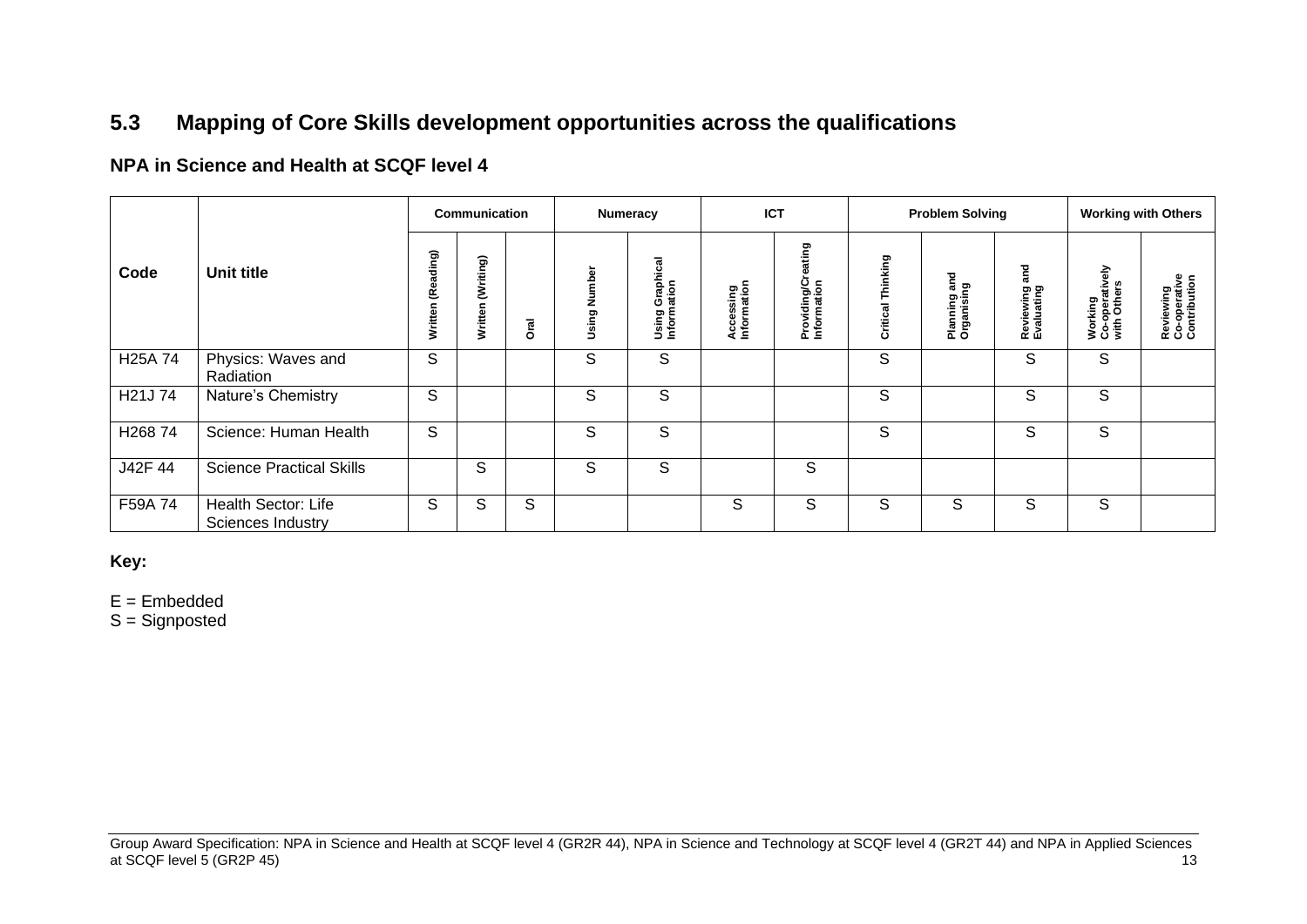## **NPA in Science and Technology at SCQF level 4**

|                | Communication                                        |                      |                         | Numeracy    |              | <b>ICT</b>                                    |                          | <b>Problem Solving</b>              |                      |                                     | <b>Working with Others</b>     |                                             |                                           |
|----------------|------------------------------------------------------|----------------------|-------------------------|-------------|--------------|-----------------------------------------------|--------------------------|-------------------------------------|----------------------|-------------------------------------|--------------------------------|---------------------------------------------|-------------------------------------------|
| Code           | Unit title                                           | (Reading)<br>Written | riting)<br>٤<br>Writter | <b>Oral</b> | Using Number | aphical<br>ation<br>ပ<br>ε<br>Using<br>Inform | Accessing<br>Information | ting<br>Providing/Cr<br>Information | Thinking<br>Critical | and<br>፵<br>ဥ<br>Plannir<br>Organis | and<br>Reviewing<br>Evaluating | 즒<br>Working<br>Co-operative<br>with Others | Reviewing<br>Co-operative<br>Contribution |
| J460 44        | <b>Biotechnological Industries</b>                   |                      |                         |             |              | S                                             | S                        | S                                   | S                    | S                                   | S                              | S                                           |                                           |
| H25674         | Physics: Electricity and<br>Energy                   | S                    |                         |             | S            | S                                             |                          |                                     | S                    |                                     | S                              | S                                           |                                           |
| H21L 74        | <b>Chemistry in Society</b>                          | S                    |                         |             | S            | S                                             |                          |                                     | S                    |                                     | S                              | S                                           |                                           |
| <b>J3RF 44</b> | Science Practical and<br><b>Investigation Skills</b> |                      | S                       |             | S            | E                                             | S                        | S                                   | E                    |                                     |                                | S                                           |                                           |

**Key:** 

E = Embedded

S = Signposted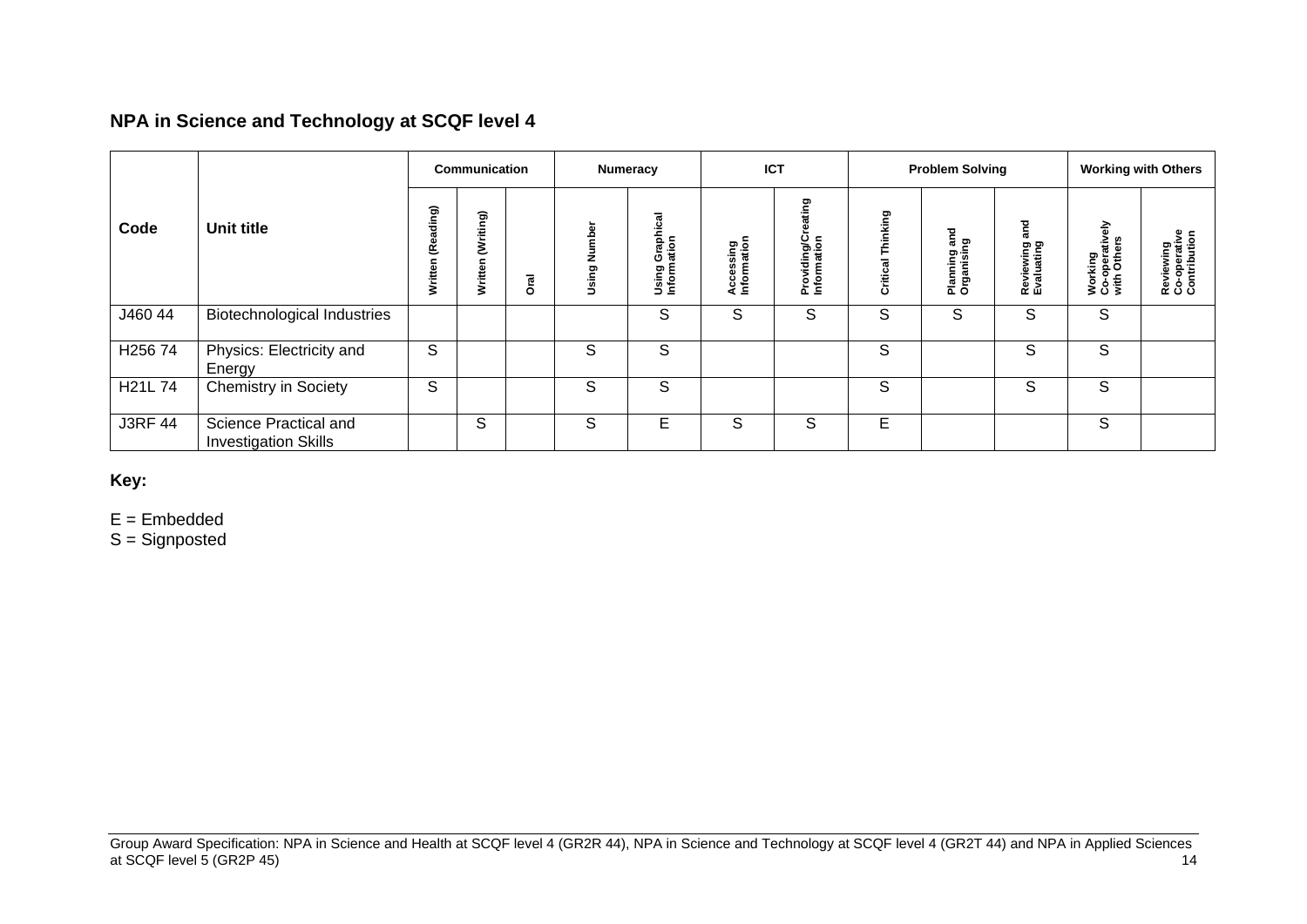## **NPA in Applied Sciences at SCQF level 5**

|                |                                                |                   | <b>Communication</b> |             |              | Numeracy                       |                          | <b>ICT</b>                        |                   | <b>Problem Solving</b>     |                             |                                          | <b>Working with Others</b>                |
|----------------|------------------------------------------------|-------------------|----------------------|-------------|--------------|--------------------------------|--------------------------|-----------------------------------|-------------------|----------------------------|-----------------------------|------------------------------------------|-------------------------------------------|
| Code           | Unit title                                     | Written (Reading) | Written (Writing)    | <b>Oral</b> | Using Number | Using Graphical<br>Information | Accessing<br>Information | Providing/Creating<br>Information | Critical Thinking | Planning and<br>Organising | Reviewing and<br>Evaluating | Working<br>Co-operatively<br>with Others | Reviewing<br>Co-operative<br>Contribution |
| J4A9 75        | Cell Biology                                   |                   |                      |             | $\mathbb S$  | $\mathsf S$                    |                          |                                   | S                 |                            | $\mathbb S$                 |                                          |                                           |
| <b>HT8P 45</b> | Introductory Biology                           |                   |                      |             |              | $\overline{E}$                 | S                        | S                                 | E                 |                            |                             | $\mathsf S$                              |                                           |
| J23975         | Chemical Changes and<br><b>Structure</b>       |                   |                      |             | S            | S                              |                          |                                   | S                 |                            | S                           |                                          |                                           |
| <b>HT6P 45</b> | <b>Chemistry Fundamentals 1</b>                |                   |                      |             |              | S                              | S                        | S                                 |                   |                            |                             | S                                        |                                           |
| <b>HT6R 45</b> | <b>Chemistry Fundamentals 2</b>                |                   |                      |             | E            |                                | $\mathsf S$              | S                                 | E                 |                            |                             | S                                        |                                           |
| <b>J2CL75</b>  | Physics: Waves and<br>Radiation                |                   |                      |             | $\mathsf S$  | S                              |                          |                                   | S                 |                            | S                           |                                          |                                           |
| <b>HT8R 45</b> | <b>Introductory Physics</b>                    |                   |                      |             | $\mathsf S$  |                                | $\mathsf S$              | S                                 | E                 |                            |                             |                                          |                                           |
| J45V 45        | Forensic Science:<br>Applications              |                   | S                    |             |              |                                | $\overline{s}$           | S                                 |                   |                            |                             |                                          |                                           |
| J2W3 75        | Laboratory Science:<br><b>Practical Skills</b> | S                 | S                    | S           | S            | S                              | S                        | S                                 | S                 |                            | S                           | S                                        |                                           |

**Key:** 

E = Embedded

S = Signposted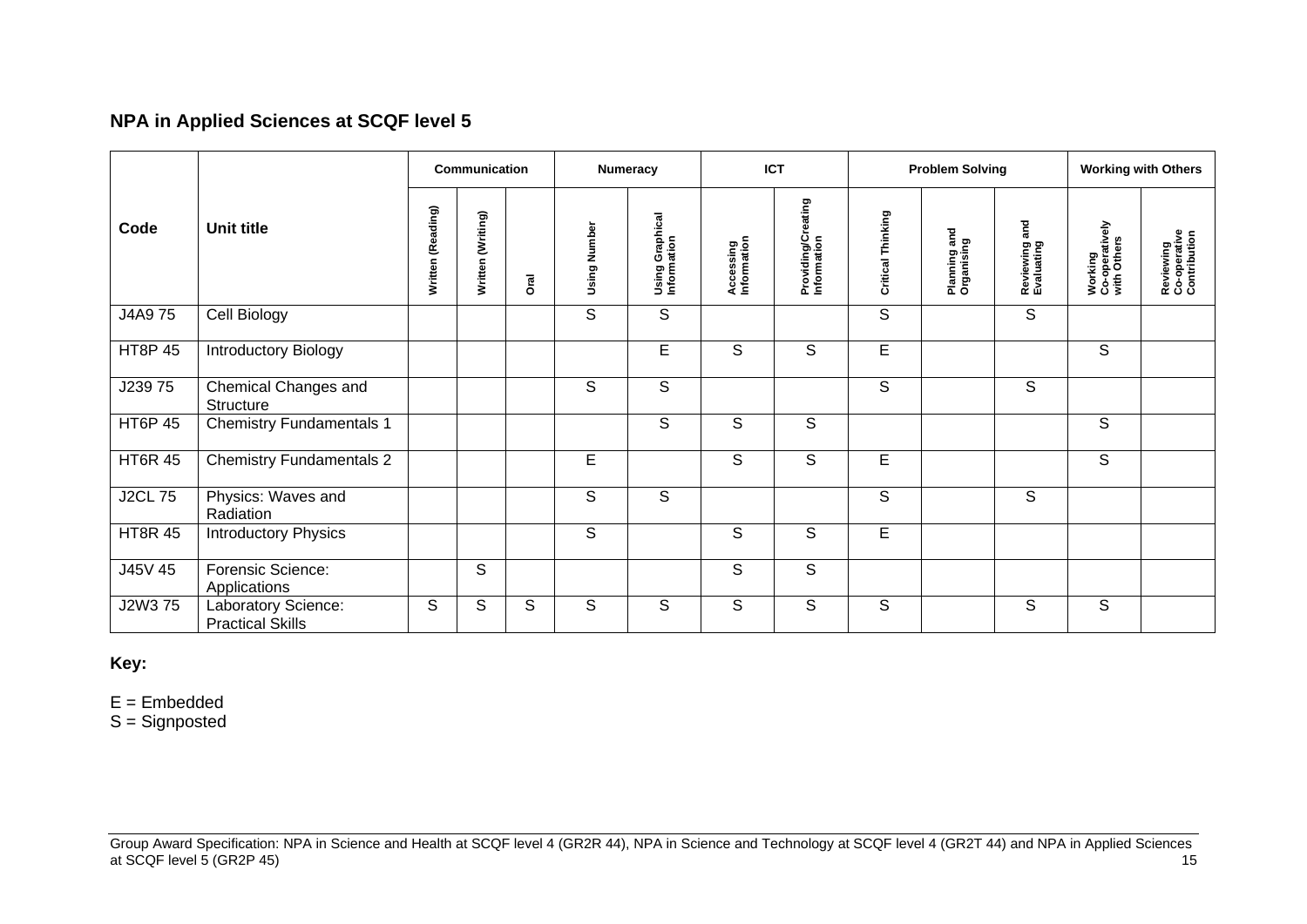# **5.4 Assessment strategy for the qualifications**

## **NPA in Science and Health at SCQF level 4**

| <b>Unit</b>                           | <b>Assessment</b>                     |                           |                  |                  |  |  |  |  |
|---------------------------------------|---------------------------------------|---------------------------|------------------|------------------|--|--|--|--|
|                                       | Outcome 1                             | Outcome 2                 | <b>Outcome 3</b> | <b>Outcome 4</b> |  |  |  |  |
| <b>Physics: Waves and Radiation</b>   | Practical + report                    | Closed-book<br>assessment |                  |                  |  |  |  |  |
| Nature's Chemistry                    | Practical + report                    | Closed-book<br>assessment |                  |                  |  |  |  |  |
| Science: Human Health                 | Practical + report                    | Closed-book<br>assessment |                  |                  |  |  |  |  |
| <b>Science Practical Skills</b>       | Practical + record of<br>observations | Practical                 | Report           |                  |  |  |  |  |
| Health Sector: Life Sciences Industry | Open-book folio                       | Practical                 |                  |                  |  |  |  |  |

### <span id="page-17-0"></span>**NPA in Science and Technology at SCQF level 4**

| <b>Unit</b>                                          | <b>Assessment</b>                     |                           |                               |                                       |  |  |  |
|------------------------------------------------------|---------------------------------------|---------------------------|-------------------------------|---------------------------------------|--|--|--|
|                                                      | <b>Outcome 1</b>                      | <b>Outcome 2</b>          | Outcome 3                     | <b>Outcome 4</b>                      |  |  |  |
| <b>Biotechnological Industries</b>                   | Closed-book<br>assessment             | Practical + report        | Literature research<br>report |                                       |  |  |  |
| <b>Physics: Electricity and Energy</b>               | Practical + report                    | Closed-book<br>assessment |                               |                                       |  |  |  |
| <b>Chemistry in Society</b>                          | Practical + report                    | Closed-book<br>assessment |                               |                                       |  |  |  |
| Science Practical and Investigation<br><b>Skills</b> | Practical + record of<br>observations | Practical                 | Report                        | Practical investigation<br>and report |  |  |  |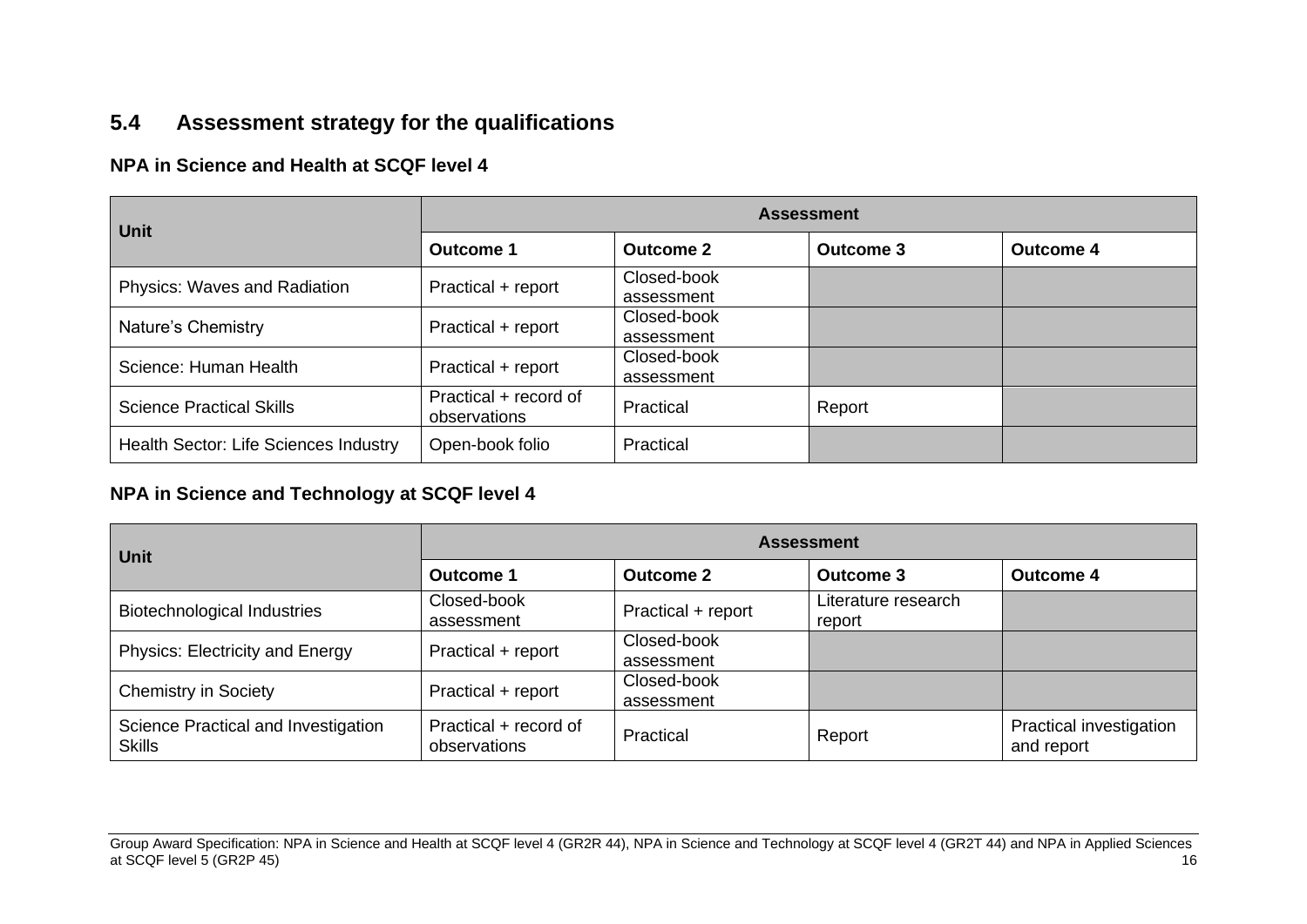## **NPA in Applied Sciences at SCQF level 5**

|                                                |                                                       | <b>Assessment</b>                                     |                                      |                                      |                  |  |  |  |  |  |
|------------------------------------------------|-------------------------------------------------------|-------------------------------------------------------|--------------------------------------|--------------------------------------|------------------|--|--|--|--|--|
| <b>Unit</b>                                    | <b>Outcome 1</b>                                      | <b>Outcome 2</b>                                      | Outcome 3                            | <b>Outcome 4</b>                     | <b>Outcome 5</b> |  |  |  |  |  |
| Cell Biology                                   | Practical + report                                    | Closed-book<br>assessment                             |                                      |                                      |                  |  |  |  |  |  |
| <b>Introductory Biology</b>                    |                                                       | Holistic closed-book assessment covering all outcomes |                                      |                                      |                  |  |  |  |  |  |
| <b>Chemical Changes and Structure</b>          | Practical + report                                    | Closed-book<br>assessment                             |                                      |                                      |                  |  |  |  |  |  |
| <b>Chemistry Fundamentals 1</b>                | Holistic closed-book assessment covering all outcomes |                                                       |                                      |                                      |                  |  |  |  |  |  |
| <b>Chemistry Fundamentals 2</b>                |                                                       | Holistic closed-book assessment covering all outcomes |                                      |                                      |                  |  |  |  |  |  |
| <b>Physics: Waves and Radiation</b>            | Practical + report                                    | Closed-book<br>assessment                             |                                      |                                      |                  |  |  |  |  |  |
| <b>Introductory Physics</b>                    |                                                       | Holistic closed-book assessment covering all outcomes |                                      |                                      |                  |  |  |  |  |  |
| Forensic Science: Applications                 | Open-book<br>assessment +<br>practical + report       | Open-book<br>assessment                               | Open-book<br>assessment              |                                      |                  |  |  |  |  |  |
| Laboratory Science: Practical<br><b>Skills</b> | Practical                                             | Practical + closed-<br>book assessment                | Practical + open-<br>book assessment | Practical + open-<br>book assessment |                  |  |  |  |  |  |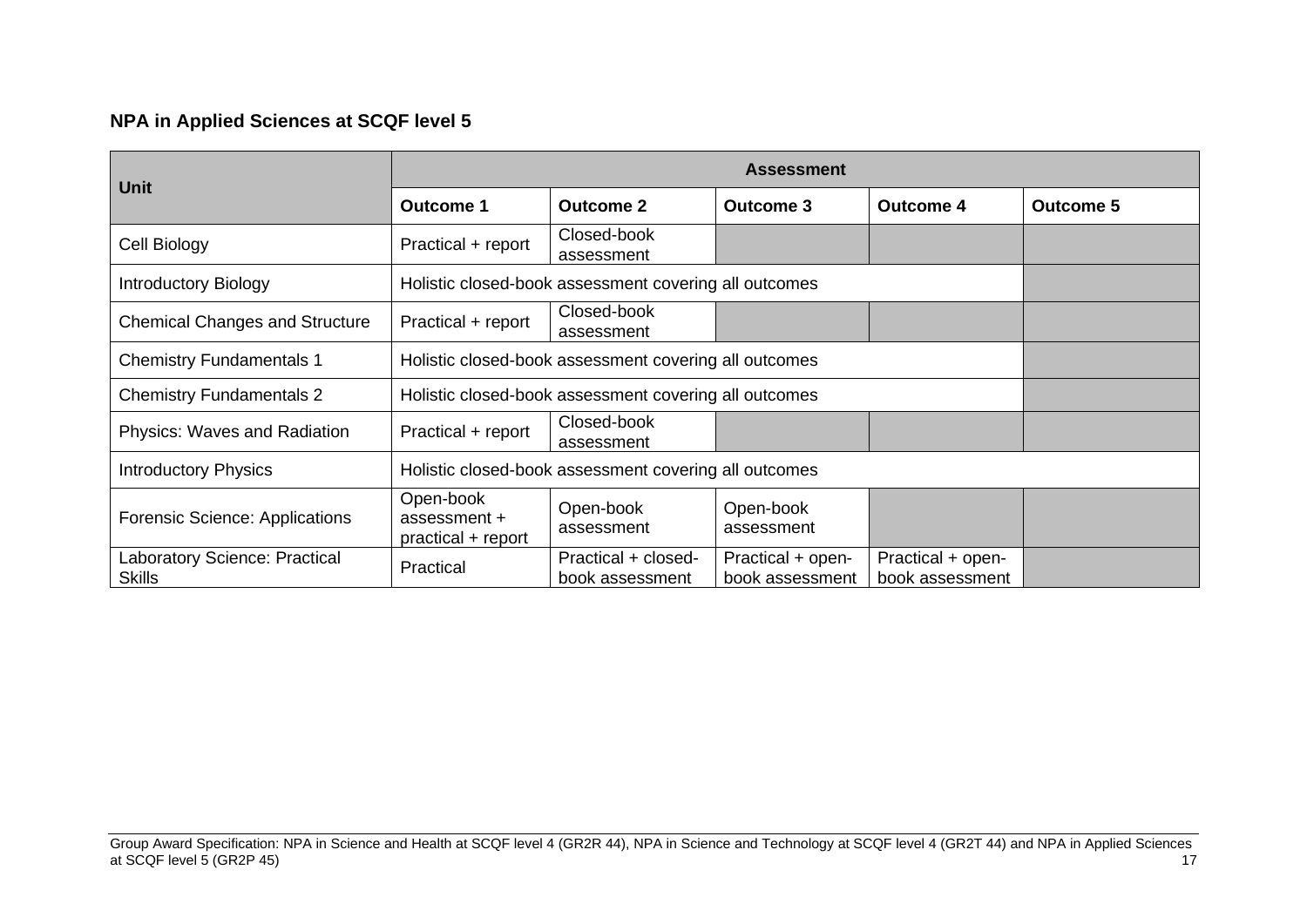# <span id="page-19-0"></span>**6 Guidance on approaches to delivery and assessment**

# <span id="page-19-1"></span>**6.1 Sequencing/integration of units**

There are a number of ways in which the units in each of the NPAs could be sequenced. There is no set preferred sequencing of those units which are mainly theory based in content and assessment. For those units which are mainly practical based in content and assessment it is recommended that an appropriate quantity of theoretical content of the NPA is completed prior to undertaking assessed practicals. This will ensure that learners are able to comprehend the application of theoretical concepts in the practical setting. It is however envisaged that formative practical activities will play a large part from the outset of each NPA.

There are significant opportunities to integrate the assessment of practical activities across units in all three of the NPAs. This could be beneficial to some leaners in terms of reducing the assessment load. However, it is important that this does not result in a reduced experience of practical activities and skills development for learners. All three NPAs are designed to deliver a wide-ranging practical experience for learners and where integration of assessed practical aspects are utilised this should be seen as providing additional opportunity for formative skills development and not for reducing the overall practical content of the group awards.

For the unit Science Practical and Investigation Skills in the NPA in Science and Technology at SCQF level 4 it is recommended that the laboratory investigation (outcome 4) is completed towards the end of the NPA when learners will have a good breadth of theoretical knowledge and practical skills.

The three NPAs could also be combined into a full-time one year programme. This model would most likely be for delivery in the college sector. If this approach were taken, then the following sequence could be deployed:

- NPA in Science and Health at SCQF level 4
- ◆ NPA in Science and Technology at SCQF level 4
- NPA in Applied Sciences at SCQF level 5

Whichever sequence centres choose for delivery, it is strongly recommended that the NPA in Applied Sciences at SCQF level 5 is delivered last.

# <span id="page-19-2"></span>**6.2 Recognition of prior learning**

SQA recognises that learners gain knowledge and skills acquired through formal, non-formal and informal learning contexts.

In some instances, a full group award may be achieved through the recognition of prior learning. However, it is unlikely that a learner would have the appropriate prior learning and experience to meet all the requirements of a full group award.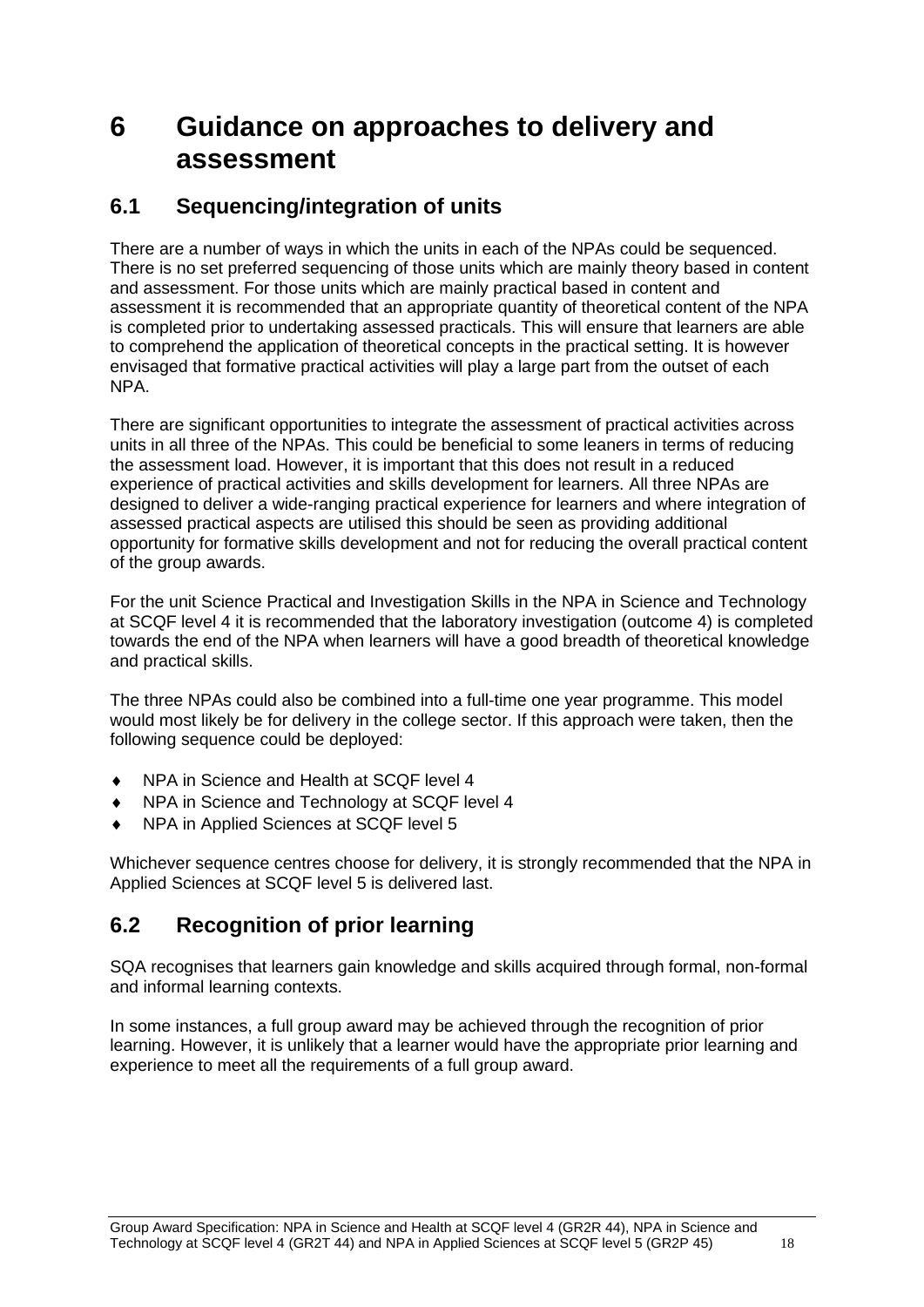The recognition of prior learning may **not** be used as a method of assessing in the following types of units and assessments:

- ◆ HN Graded Units
- Course and/or external assessments
- Other integrative assessment units (which may or not be graded)
- Certain types of assessment instruments where the standard may be compromised by not using the same assessment method outlined in the unit
- Where there is an existing requirement for a licence to practice
- Where there are specific health and safety requirements
- Where there are regulatory, professional or other statutory requirements
- Where otherwise specified in an assessment strategy

More information and guidance on the *Recognition of Prior Learning* (RPL) may be found on our website **[www.sqa.org.uk](http://www.sqa.org.uk/)**.

The following sub-sections outline how existing SQA unit(s) may contribute to this group award. Additionally, they also outline how this group award may be recognised for professional and articulation purposes.

# **6.2.1 Articulation and/or progression**

Possible progression pathways are illustrated by the diagram on page 3.

# **6.2.2 Professional recognition**

The NPAs do not carry any professional recognition.

# **6.2.3 Transitional arrangements**

It is recommended that learners who are in the process of completing the predecessor group award finish it rather than switching to the new group award. However, there may be occasions when it is not possible for learners to complete the existing group award, eg where they were unable to complete their studies due to ill health and where the centre has progressed to offer the new group award. In these cases, it is recommended that the following suggested credit transfer arrangements be considered.

# **6.2.4 Credit transfer**

## **NPA in Science and Health at SCQF level 4**

The following units which featured in the old framework have been retained in the new framework:

H21J 74 *Nature's Chemistry*  **Health Sector: Life Science Industries** 

There is no credit transfer available from any of the other units in the old framework. However, credit transfer opportunities are available for the following unit which is included in the new framework: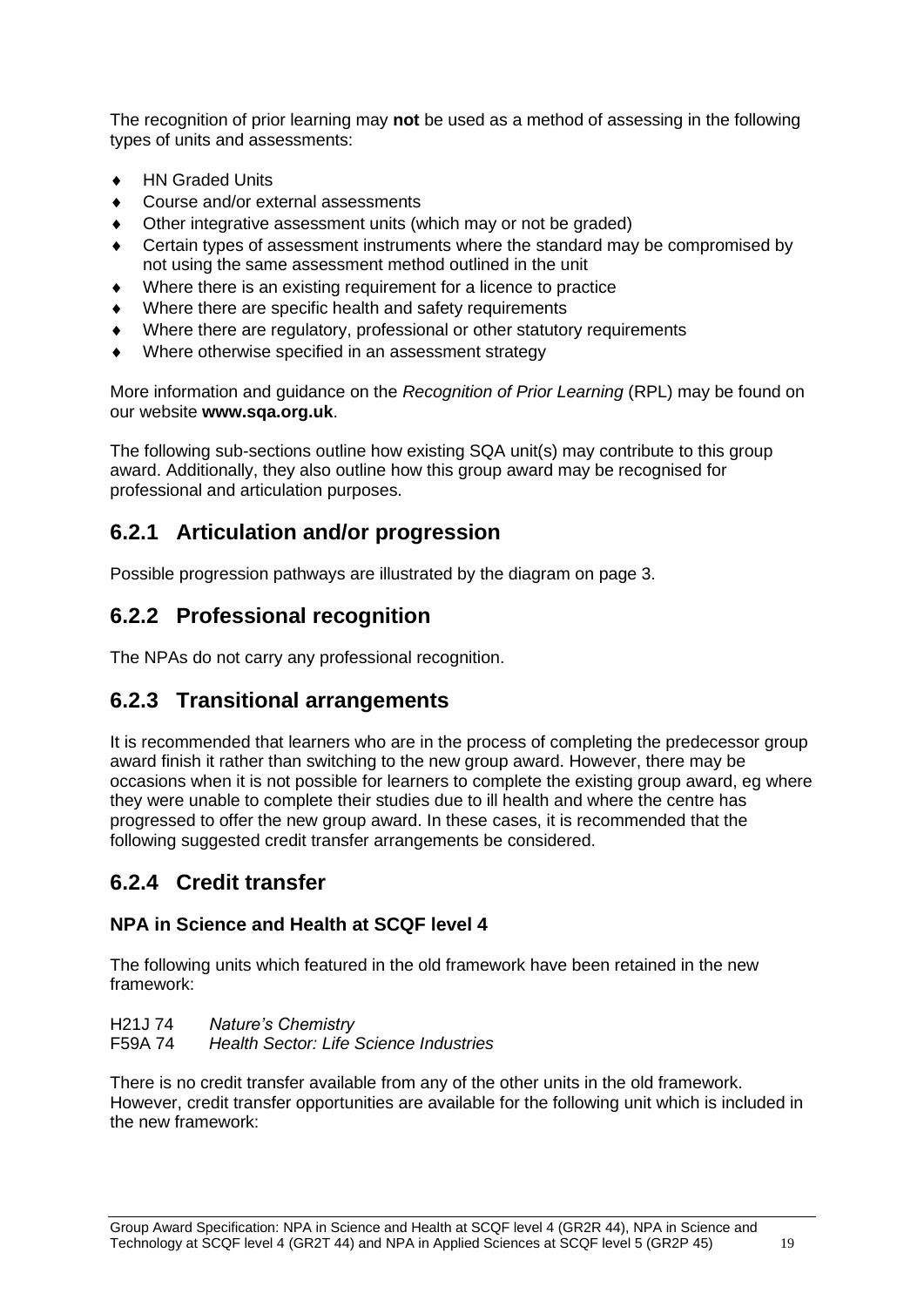|         | New unit                 |  | <b>Direct credit</b><br>transfer        |     |
|---------|--------------------------|--|-----------------------------------------|-----|
| J42F 44 | Science Practical Skills |  | <b>F3TC 10 Science Practical Skills</b> | Yes |

## **NPA in Science and Technology at SCQF level 4**

The following unit which featured in the old framework has been retained in the new framework:

### H21L 74 *Chemistry in Society*

Credit transfer opportunities are available for the following units:

| New unit       |                                                                |                | Old unit                           | <b>Direct</b><br>credit<br>transfer | <b>Elements</b><br>of credit<br>transfer |
|----------------|----------------------------------------------------------------|----------------|------------------------------------|-------------------------------------|------------------------------------------|
| <b>J3RF 44</b> | <b>Science Practical</b><br>and Investigation<br><b>Skills</b> | <b>F3TC 10</b> | <b>Science Practical Skills</b>    | <b>No</b>                           | <b>Outcomes</b><br>1, 2 and 3            |
| J460 44        | Biotechnological<br><b>Industries</b>                          | D024 10        | <b>Biotechnological Industries</b> | Yes                                 |                                          |

## **NPA in Applied Sciences at SCQF level 5**

Credit transfer opportunities from the NPA in Practical Science at SCQF level 5 to the new framework are shown below:

| <b>New unit</b> |                                          |                           | Old unit                                        | <b>Direct</b><br>credit<br>transfer | <b>Elements</b><br>of credit<br>transfer |
|-----------------|------------------------------------------|---------------------------|-------------------------------------------------|-------------------------------------|------------------------------------------|
| <b>HT6P 45</b>  | Chemistry<br>Fundamentals 1              | EB75 11                   | Introduction to Chemistry                       | <b>No</b>                           | <b>Outcomes</b><br>1, 2 and 3            |
| J27L 75         | Physics: Waves<br>and Radiation          | D381 11<br>and<br>D382 11 | <b>Waves and Optics</b><br>and<br>Radioactivity | No.                                 | Outcome<br>$2^*$                         |
| J45V 45         | <b>Forensic Science:</b><br>Applications | F823 11                   | <b>Forensic Science:</b><br>Applications        | Yes                                 |                                          |

\*Learners must hold both of these units to be eligible for the credit transfer indicated.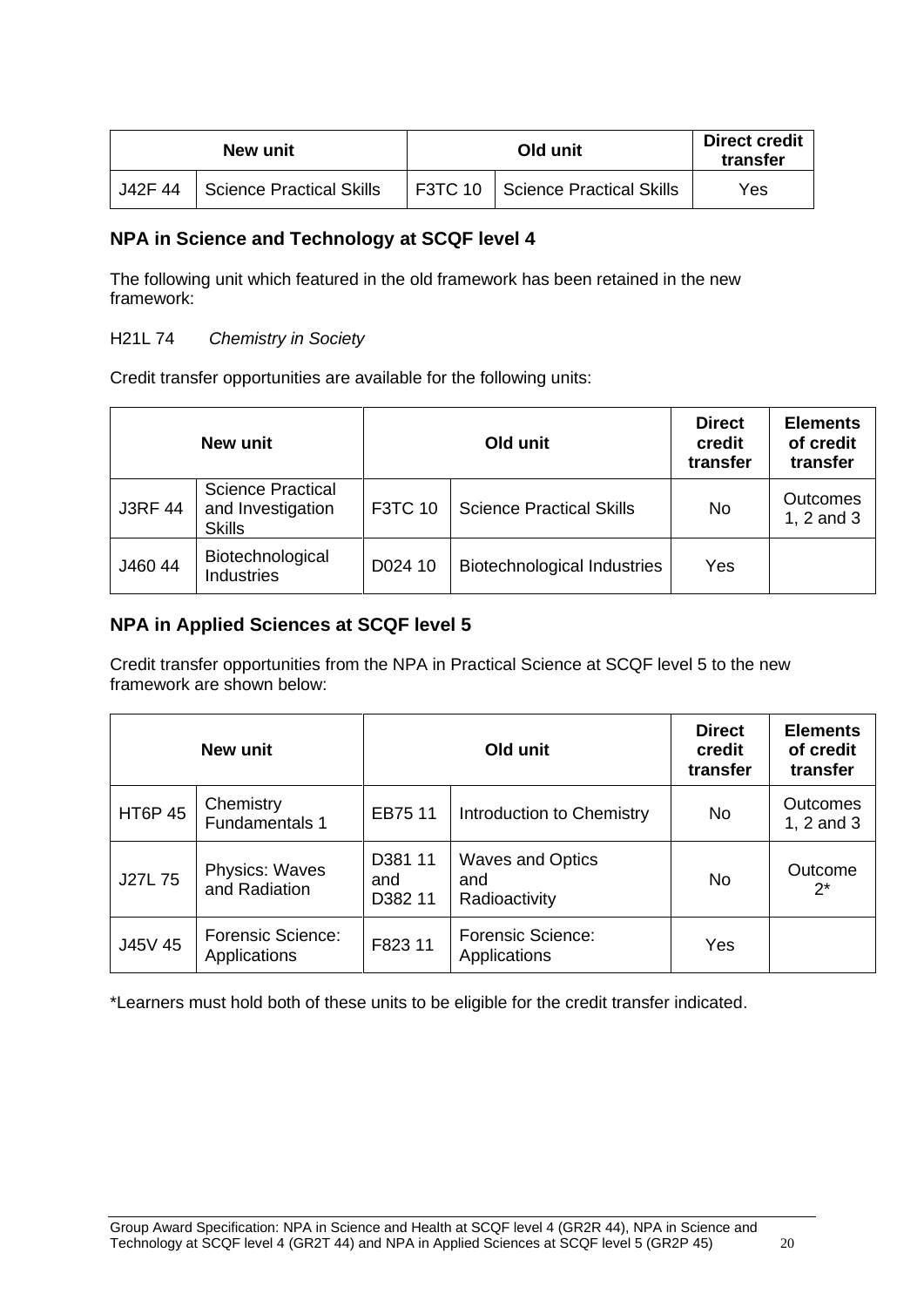# <span id="page-22-0"></span>**6.3 Opportunities for e-assessment**

E-assessment may be appropriate for some assessments in the units comprising this group award. By e-assessment we mean assessment which is supported by Information and Communication Technology (ICT), such as e-testing or the use of e-portfolios or social software. Centres which wish to use e-assessment must ensure that the national standard is applied to all learner evidence and that conditions of assessment as specified in the evidence requirements are met, regardless of the mode of gathering evidence. The most upto-date guidance on the use of e-assessment to support SQA's qualifications is available at **www.sqa.org.uk/e-assessment**.

# <span id="page-22-1"></span>**6.4 Support materials**

A **[list of existing ASPs](http://www.sqa.org.uk/sqa/46233.2769.html)** is available to view on SQA's website.

# <span id="page-22-2"></span>**6.5 Resource requirements**

Due to the SCQF level of the group awards, it is anticipated that secondary schools and FE colleges should have sufficient facilities and resources to deliver the qualifications. For all three group awards access to suitable laboratory facilities for biology, chemistry and physics based practicals will be required.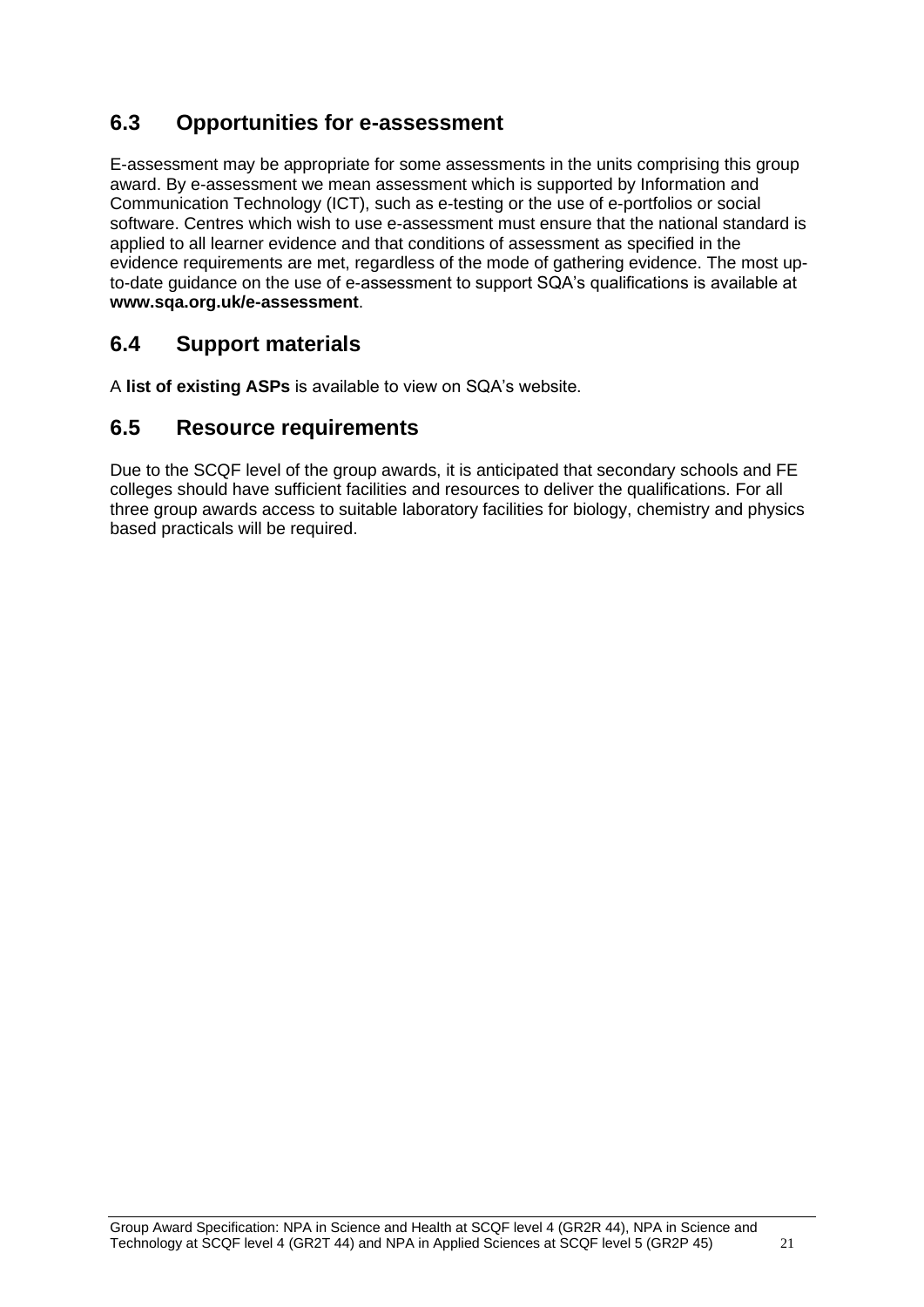# <span id="page-23-0"></span>**7 General information for centres**

## **Equality and inclusion**

The unit specifications making up this group award have been designed to ensure that there are no unnecessary barriers to learning or assessment. The individual needs of learners will be taken into account when planning learning experiences, selecting assessment methods or considering alternative evidence. Further advice can be found on our website **[www.sqa.org.uk/assessmentarrangements](http://www.sqa.org.uk/sqa/14977.html)**.

### **Internal and external verification**

All assessments used within this/these qualification(s) should be internally verified, using the appropriate policy within the centre and the guidelines set by SQA.

External verification will be carried out by SQA to ensure that internal assessment is within the national guidelines for these qualifications.

Further information on internal and external verification can be found in *SQA's Guide to Assessment* **[\(www.sqa.org.uk/GuideToAssessment\)](http://www.sqa.org.uk/sqa/files_ccc/GuideToAssessment.pdf)**.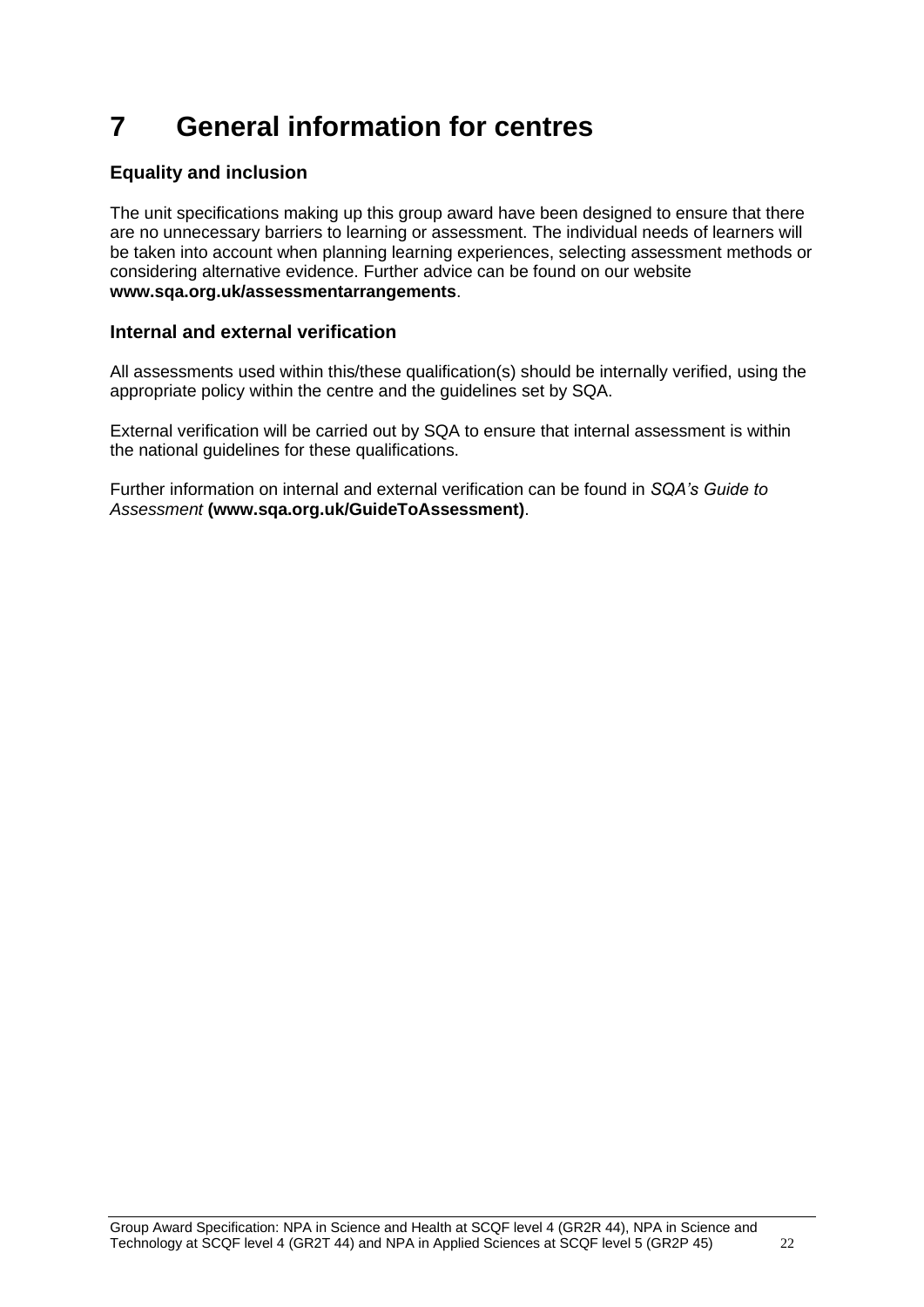# <span id="page-24-0"></span>**8 Glossary of terms**

**Embedded Core Skills:** is where the assessment evidence for the unit also includes full evidence for complete Core Skill or Core Skill components. A learner successfully completing the unit will be automatically certificated for the Core Skill. (This depends on the unit having been successfully audited and validated for Core Skills certification.)

**Finish date:** The end of a group award's lapsing period is known as the finish date. After the finish date, the group award will no longer be live and the following applies:

- learners may not be entered for the group award
- the group award will continue to exist only as an archive record on the Awards Processing System (APS)

**Lapsing date:** When a group award is entered into its lapsing period, the following will apply:

- $\bullet$  the group award will be deleted from the relevant catalogue
- the group award specification will remain until the qualification reaches its finish date at which point it will be removed from SQA's website and archived
- no new centres may be approved to offer the group award
- centres should only enter learners whom they expect to complete the group award during the defined lapsing period

**SQA credit value:** The credit value allocated to a unit gives an indication of the contribution the unit makes to an SQA group award. An SQA credit value of 1 given to an SQA unit represents approximately 40 hours of programmed learning, teaching and assessment.

**SCQF:** The Scottish Credit and Qualification Framework (SCQF) provides the national common framework for describing all relevant programmes of learning and qualifications in Scotland. SCQF terminology is used throughout this guide to refer to credits and levels. For further information on the SCQF visit the SCQF website at **[www.scqf.org.uk](http://www.scqf.org.uk/)**.

**SCQF credit points:** SCQF credit points provide a means of describing and comparing the amount of learning that is required to complete a qualification at a given level of the Framework. One National Unit credit is equivalent to 6 SCQF credit points. One National Unit credit at Advanced Higher and one Higher National Unit credit (irrespective of level) is equivalent to 8 SCQF credit points.

**SCQF levels:** The level a qualification is assigned within the framework is an indication of how hard it is to achieve. The SCQF covers 12 levels of learning. HNCs and HNDs are available at SCQF levels 7 and 8 respectively. Higher National Units will normally be at levels 6–9 and graded units will be at level 7 and 8. National Qualification group awards are available at SCQF levels 2–6 and will normally be made up of National Units which are available from SCQF levels 2–7.

**Subject unit:** Subject units contain vocational/subject content and are designed to test a specific set of knowledge and skills.

**Signposted Core Skills:** refers to opportunities to develop Core Skills arise in learning and teaching but are not automatically certificated.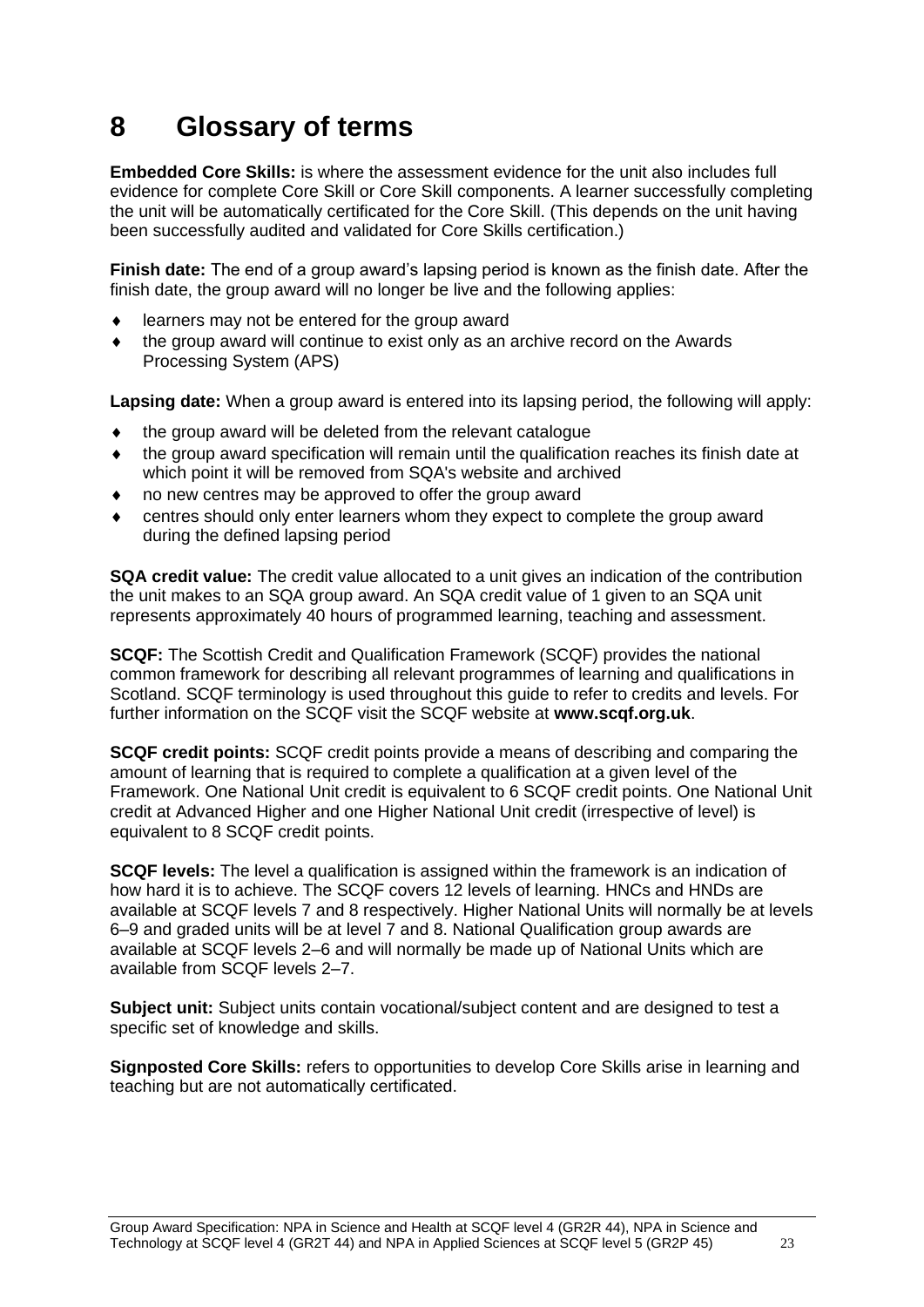# **History of changes**

It is anticipated that changes will take place during the life of the qualification and this section will record these changes. This document is the latest version and incorporates the changes summarised below. Centres are advised to check SQA's APS Navigator to confirm they are using the up to date qualification structure.

**NOTE:** Where a unit is revised by another unit:

- No new centres may be approved to offer the unit which has been revised.
- Centres should only enter learners for the unit which has been revised where they are expected to complete the unit before its finish date.

| <b>Version</b><br><b>Number</b> | <b>Description</b>                                | <b>Date</b> |
|---------------------------------|---------------------------------------------------|-------------|
| 02                              | <b>Revision of unit:</b>                          | 25/06/20    |
|                                 | J1YF 75 Cell Biology has been replaced by J4A9 75 |             |
|                                 | Cell Biology. J1YF 75 will finish 31/07/2021      |             |
|                                 |                                                   |             |
|                                 |                                                   |             |
|                                 |                                                   |             |
|                                 |                                                   |             |
|                                 |                                                   |             |
|                                 |                                                   |             |
|                                 |                                                   |             |
|                                 |                                                   |             |
|                                 |                                                   |             |
|                                 |                                                   |             |
|                                 |                                                   |             |

## **Acknowledgement**

SQA acknowledges the valuable contribution that Scotland's colleges have made to the development of this qualification.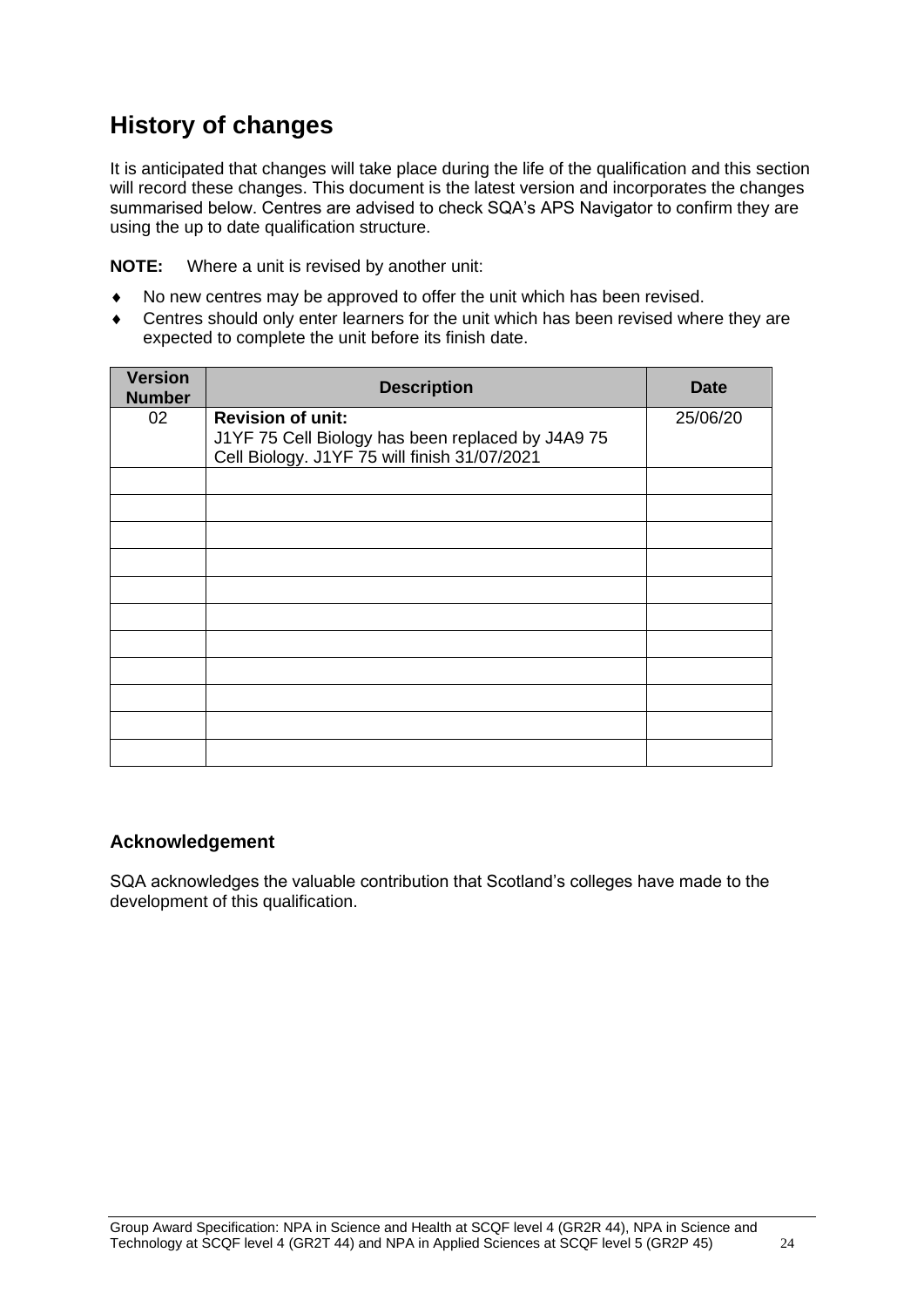# <span id="page-26-0"></span>**9 General information for learners**

This section will help you decide whether this is the qualification for you by explaining what the qualification is about, what you should know or be able to do before you start, what you will need to do during the qualification and opportunities for further learning and employment.

## **NPA in Science and Health at SCQF level 4**

The NPA in Science and Health at SCQF level 4 has been designed to provide a qualification which will equip you with a range of skills and knowledge in key areas of science. These skills will be beneficial for progression to further qualifications and would also be considered as transferable skills that will travel with you wherever your future lies.

The NPA in Science and Health at SCQF level 4 will provide you with knowledge and understanding of health science and technology, aspects of chemistry and physics of particular relevance to health science as well as practical laboratory skills in each area. You will use a variety of scientific techniques incorporating a range of equipment which will aid and enhance your learning experience and development. In addition, you will develop effective preparation skills and an awareness of health and safety required to carry out safe scientific work.

| Code                 | Unit title                                     |
|----------------------|------------------------------------------------|
| H <sub>25</sub> A 74 | Physics: Waves and Radiation                   |
| H <sub>21</sub> J 74 | Nature's Chemistry                             |
| H <sub>268</sub> 74  | Science: Human Health                          |
| J42F 44              | <b>Science Practical Skills</b>                |
| F <sub>59</sub> A 74 | <b>Health Sector: Life Sciences Industries</b> |

To achieve this group award you must pass all of the units shown below:

The following is a summary of the content of each unit:

### **Physics: Waves and Radiation**

This unit covers the key areas of wave characteristics, sound, electromagnetic spectrum and nuclear radiation. It includes details of medical applications of waves and radiation.

### **Nature's Chemistry**

This unit covers the key areas of fuels, hydrocarbons, everyday consumer products and plants for products. It includes details of health science applications such as medicinal chemistry and dietary considerations.

#### **Science: Human Health**

This unit covers the key areas of what is health, threats to health, and health claims.

### **Science Practical Skills**

This unit is designed to introduce you to scientific practical techniques. The unit will develop your practical skills in performing scientific experiments and develop your skills in processing and reporting the results obtained.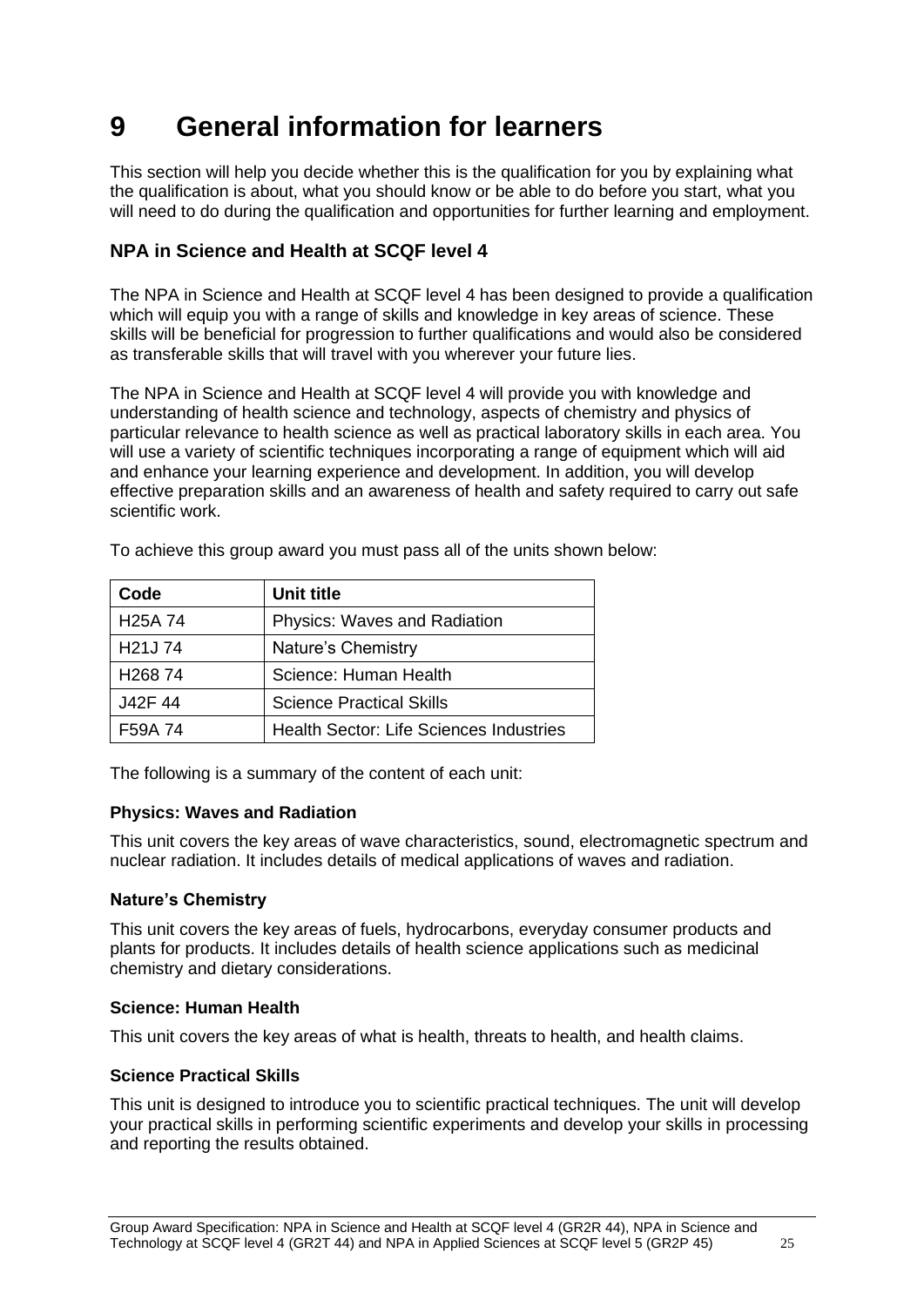#### **Health Sector: Life Sciences Industries**

This unit will introduce you to the range of product types made by the life sciences industry and their application in the health sector. You will participate in a practical activity which will help to develop knowledge and skills in the correct use of a biomedical device.

**Overall**, the content of the group award has been designed to provide you with an opportunity for:

- progression within the Scottish Credit and Qualifications Framework
- achievement of a national group award that recognises existing skills and competences in science
- development opportunities in core and essential skills, specifically to:
	- Communication
	- $-$  ICT
	- Numeracy
	- Working with Others
	- Problem Solving
	- Employability skills
- preparation for progression to SCQF level 5 in science or a related discipline
- development of a range of key skills that are aligned to industry standards

### **Assessment**

The NPA in Science and Health at SCQF level 4 will be assessed via a combination of practical and knowledge assessments under closed- and open-book assessment conditions.

#### **Progression pathways**

This NPA in Science and Health at SCQF level 4 is suitable if you are at school or college, have just left school or are an adult learner or returner and it may be delivered through a part-time or full-time programme. The NPA in Science and Health at SCQF level 4 is a recognised qualification and will give you a platform which may allow progression into further education. This could involve progression to SCQF level 5 qualifications in science or it may also facilitate progression to SCQF level 5 qualifications in other disciplines related to science, eg nursing, sports science and beauty therapy.

This group award will also help prepare you for employment by providing transferrable skills or it may also meet the needs of those already in lower level employment within the science industry by providing you with a suitable starting point if you are looking to gain formal qualifications relevant to your job.

A fuller explanation of possible progression pathways may be seen in the diagram appended to this document.

### **NPA in Science and Technology at SCQF level 4**

The NPA in Science and Technology at SCQF level 4 has been designed to provide a qualification which will equip you with a range of skills and knowledge in key areas of science. These skills will be beneficial for progression to further qualifications and would also be considered as transferable skills that will travel with you wherever your future lies.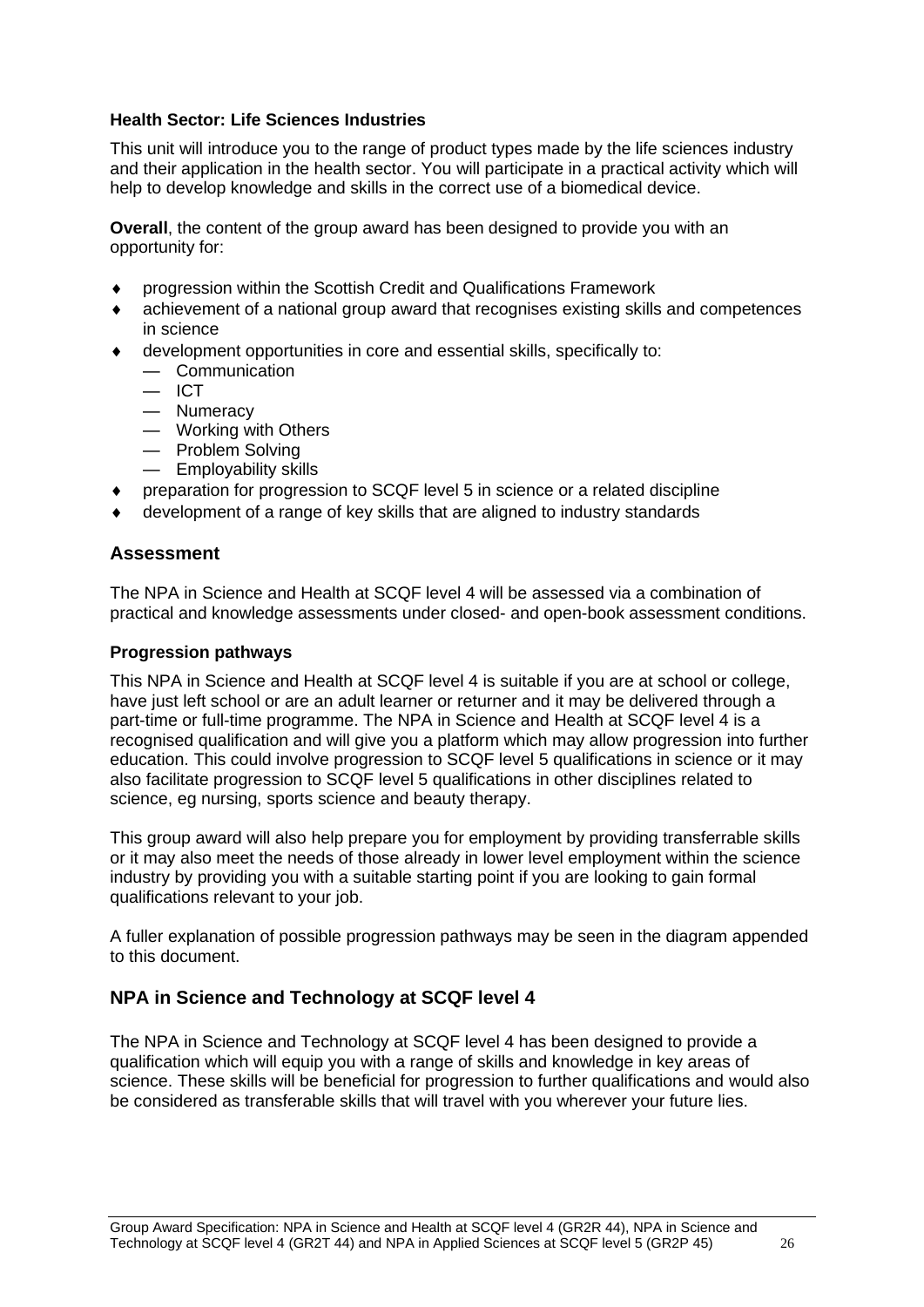The NPA in Science and Technology at SCQF level 4 will provide you with knowledge and understanding of biotechnology, chemistry and physics as well as practical laboratory skills in each area. You will use a variety of scientific techniques incorporating a range of equipment which will aid and enhance your learning experience and development. In addition, you will develop effective preparation skills and an awareness of health and safety required to carry out safe scientific work.

| Code                            | Unit title                                 |
|---------------------------------|--------------------------------------------|
| J460 44                         | <b>Biotechnological Industries</b>         |
| H <sub>256</sub> 74             | <b>Physics: Electricity and Energy</b>     |
| H <sub>21</sub> L <sub>74</sub> | <b>Chemistry in Society</b>                |
| <b>J3RF 44</b>                  | Science Practical and Investigation Skills |

To achieve this group award you must pass all of the units shown below:

The following is a summary of the content of each unit:

### **Biotechnological Industries**

This unit is designed to provide you with an introduction to current biotechnological industries. You will also develop an awareness of the environmental impact of industryderived waste material and its safe disposal.

### **Physics: Electricity and Energy**

This unit covers the key areas of generation of electricity, electrical power, electromagnetism, practical electrical and electronic circuits, gas laws and the kinetic model.

### **Chemistry in Society**

This unit covers the key areas of metals and alloys, materials, fertilisers, nuclear chemistry and chemical analysis.

### **Science Practical and Investigation Skills**

This unit is designed to introduce you to scientific practical techniques. The unit will develop your practical skills in performing scientific experiments and develop your skills in processing and reporting the results obtained. You will also develop skills in planning and conducting a scientific investigation.

**Overall**, the content of the group award has been designed to provide you with an opportunity for:

- progression within the Scottish Credit and Qualifications Framework
- achievement of a national group award that recognises existing skills and competences in science
- development opportunities in core and essential skills, specifically to:
	- Communication
	- $-$  ICT
	- Numeracy
	- Working with Others
	- Problem Solving
	- Employability skills
- preparation for progression to SCQF level 5 in science or a related discipline
- development of a range of key skills that are aligned to industry standards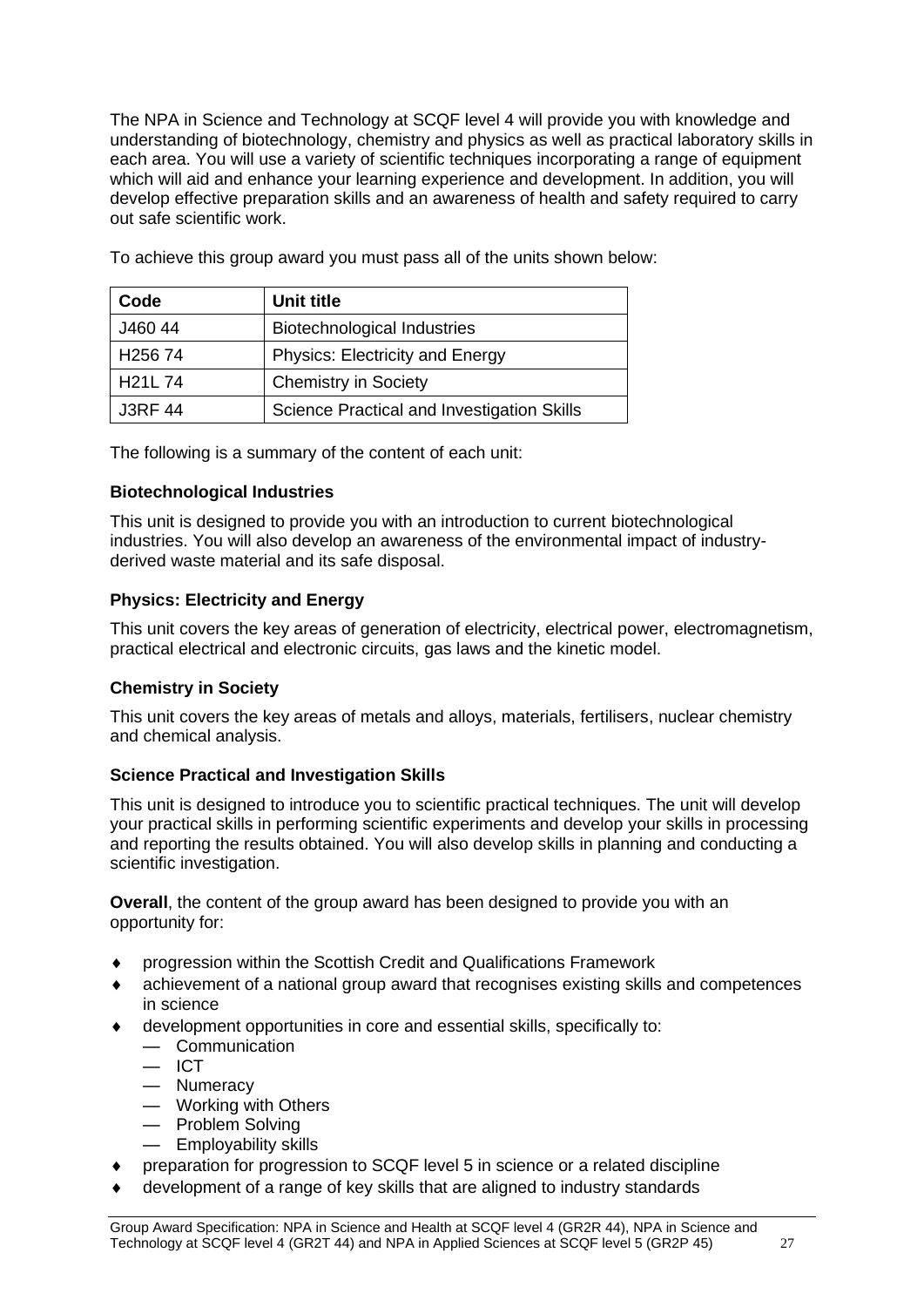## **Assessment**

The NPA in Science and Technology at SCQF level 4 will be assessed via a combination of practical and knowledge assessments under closed- and open-book assessment conditions.

#### **Progression pathways**

The NPA in Science and Technology at SCQF level 4 is suitable if you are at school or college, have just left school or are an adult learner or returner and it may be delivered through a part-time or full-time programme. The NPA in Science and Technology at SCQF level 4 is a recognised qualification and will give you a platform which may allow progression into further education. This could involve progression to SCQF level 5 qualifications in science or it may also facilitate progression to SCQF level 5 qualifications in other disciplines related to science, eg engineering.

This group award will also help prepare you for employment by providing transferrable skills or it may also meet the needs of those already in lower level employment within the science industry by providing you with a suitable starting point if you are looking to gain formal qualifications relevant to your job.

A fuller explanation of possible progression pathways may be seen in the diagram appended to this document.

### **NPA in Applied Sciences at SCQF level 5**

The NPA in Applied Sciences at SCQF level 5 has been designed to provide a qualification which will equip you with a range of skills and knowledge in key areas of science. These skills will be beneficial for progression to further qualifications and would also be considered as transferable skills that will travel with you wherever your future lies.

The NPA in Applied Sciences at SCQF level 5 will provide you with knowledge and understanding of biology, chemistry and physics as well as practical laboratory skills in each area. You will use a variety of scientific techniques incorporating a range of equipment which will aid and enhance your learning experience and development. In addition, you will develop effective preparation skills and an awareness of health and safety required to carry out safe scientific work.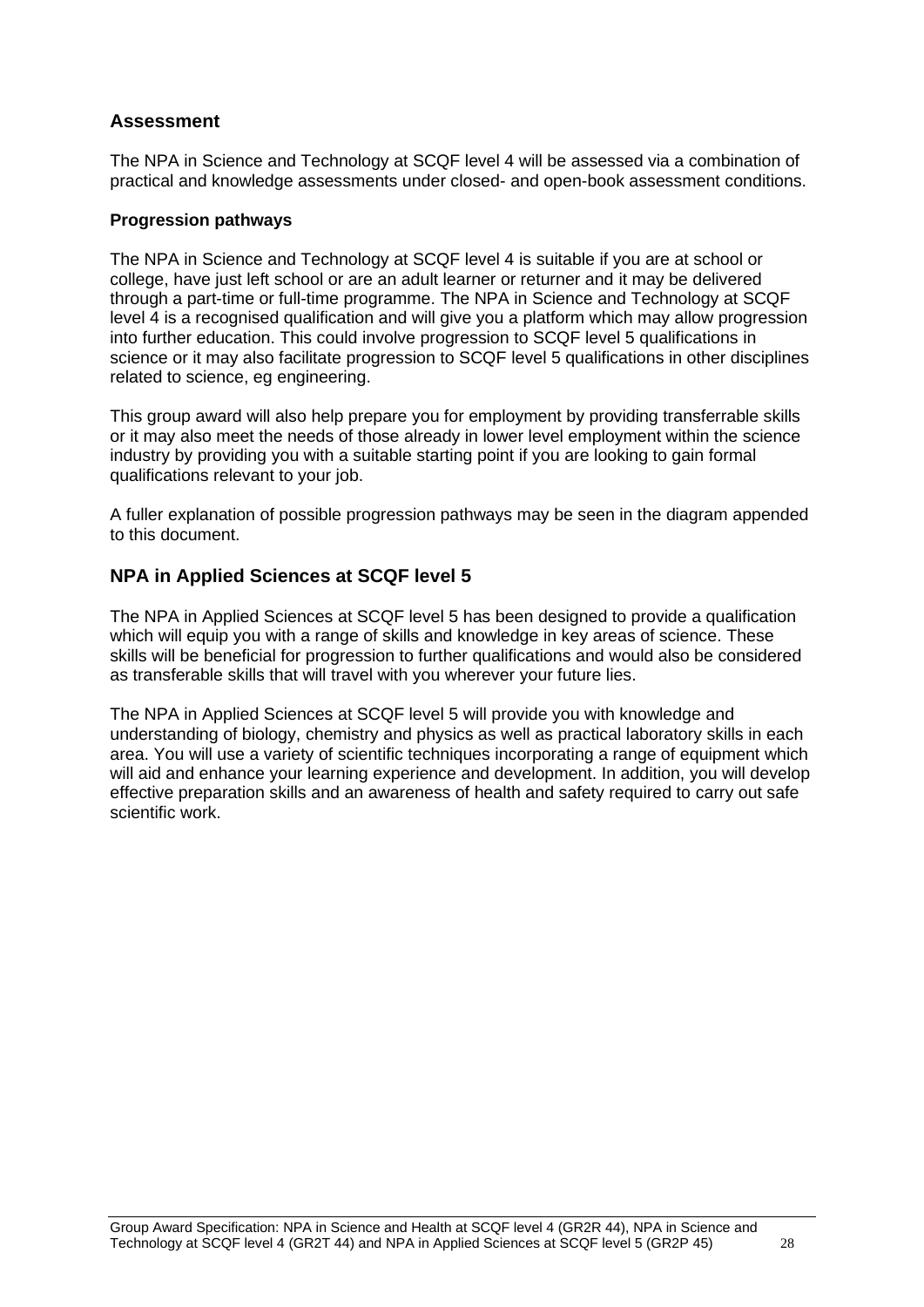To achieve this group award, you must pass four units. There is optionality in the framework as outlined in the table below.

| Code           | <b>Unit title</b>                           |
|----------------|---------------------------------------------|
| J4A9 75        | Cell Biology<br>or                          |
| <b>HT8P 45</b> | Introductory Biology                        |
| J239 75        | <b>Chemical Changes and Structure</b><br>or |
| <b>HT6P 45</b> | <b>Chemistry Fundamentals 1</b><br>or       |
| <b>HT6R 45</b> | <b>Chemistry Fundamentals 2</b>             |
| <b>J2CL 75</b> | <b>Physics: Waves and Radiation</b><br>or   |
| <b>HT8R 45</b> | <b>Introductory Physics</b>                 |
| J45V 45        | <b>Forensic Science: Applications</b><br>or |
| J2W3 75        | <b>Laboratory Science: Practical Skills</b> |

The following is a summary of the content of each unit:

### **Cell Biology**

This unit covers the key areas of cell structure; transport across cell membranes; DNA and the production of proteins; proteins; genetic engineering and respiration. Learners will research issues, apply scientific skills and communicate information related to their findings, which will develop skills of scientific literacy.

### **Introductory Biology**

This unit is designed to provide you with an introduction to key biological principles. Topics covered will be the structure and function of living cells, cellular biochemical processes: enzyme activity, respiration and photosynthesis, the digestive and cardiovascular systems and the evolution of life on earth.

#### **Chemical Changes and Structure**

This unit covers the key areas of rates of reaction, atomic structure and bonding related to properties of materials, formulae and reaction quantities and acids and bases.

#### **Chemistry Fundamentals 1**

This unit is designed to provide you with an introduction to the key theoretical aspects of chemistry. Topics covered will be chemical and physical changes, rates of reaction, structure of atoms and the periodic table, properties of elements, structure and bonding and nomenclature and structure of organic compounds.

### **Chemistry Fundamentals 2**

This unit is designed to provide you with an introduction to the basic theoretical concepts of quantitative chemistry, Topics covered will be the mole, balanced chemical equations and reaction stoichiometry, the nature and use of metals, concepts of oxidation and reduction and various electrochemical processes and acidity and alkalinity with relation to neutralisation reactions.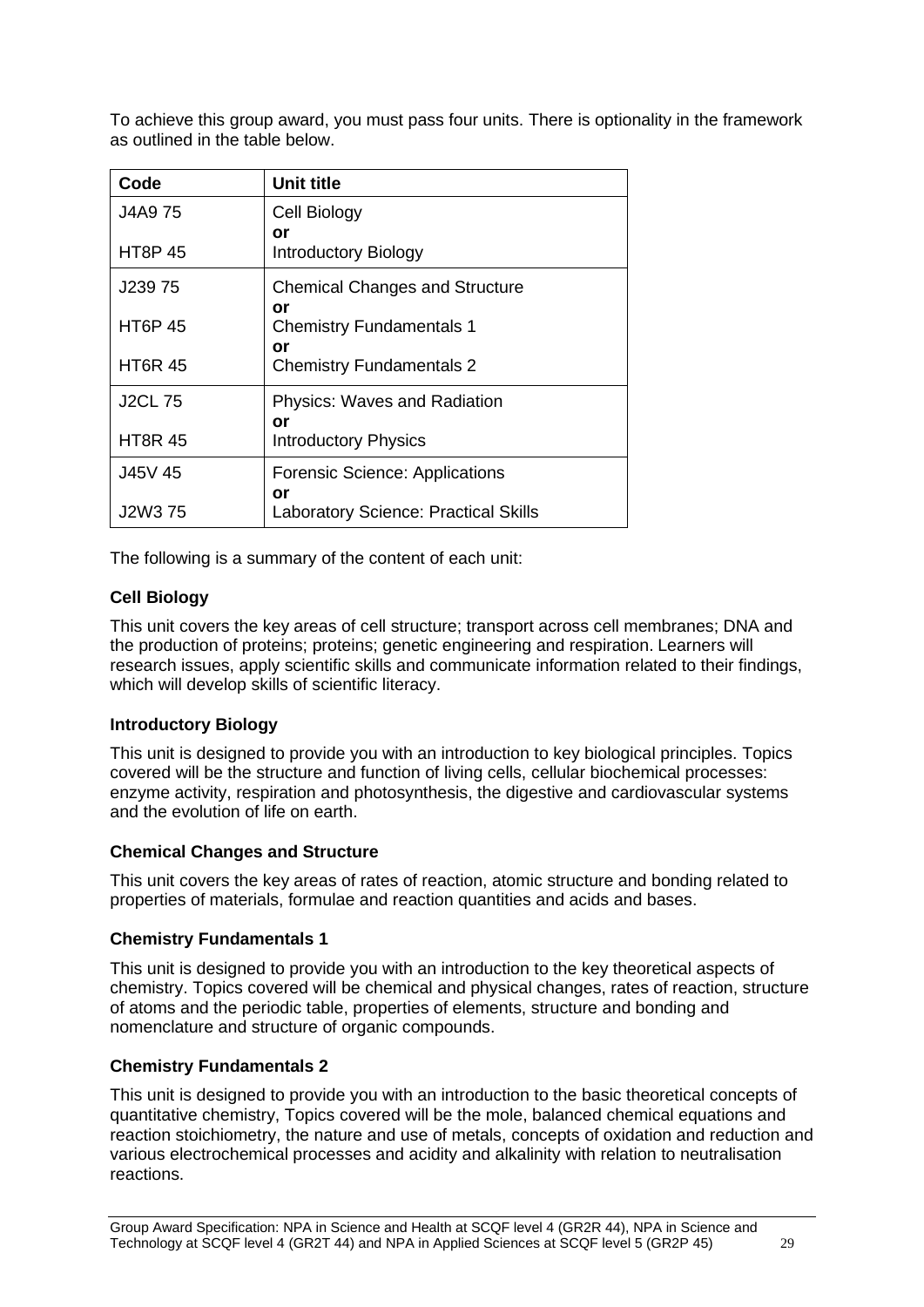#### **Physics: Waves and Radiation**

This unit covers the key areas of waves and nuclear radiation including wave parameters, the electromagnetic spectrum and light.

#### **Introductory Physics**

This unit is designed to provide you with an introduction to the key aspects of physics. Topics covered will be waves and lenses, medical applications of radiation, heat energy, kinetics and electricity.

#### **Forensic Science: Applications**

This unit will introduce you to fundamental techniques of forensic science allowing you to develop skills in biology, chemistry and physics in this context.

#### **Laboratory Science: Practical Skills**

This unit will provide you with the opportunity to develop the skills most commonly used in laboratories. You will learn how to work safely with potentially hazardous materials such as microorganisms, measure radioactivity, develop competence using laboratory equipment, perform a titration, chromatographic separation and distillation.

**Overall**, the content of the group award has been designed to provide you with an opportunity for:

- progression within the Scottish Credit and Qualifications Framework
- achievement of a national group award that recognises existing skills and competences in science
- development opportunities in core and essential skills, specifically to:
	- Communication
	- $-$  ICT
	- Numeracy
	- Working with others
	- Problem solving
	- Employability skills
- preparation for progression to extended programmes of study at SCQF level 5 or above
- development of a range of key skills that are aligned to industry standards

### **Assessment**

The NPA in Applied Sciences at SCQF level 5 will be assessed via a combination of practical and knowledge assessments under closed- and open-book assessment conditions.

#### **Progression pathways**

This NPA in Applied Sciences at SCQF level 5 is suitable if you are at school or college, have just left school or are an adult learner or returner and it may be delivered through a part-time or full-time programme. The NPA in Applied Sciences at SCQF level 5 is a recognised qualification and will give you a platform which may allow progression into further education. This could involve progression to SCQF level 6 qualifications in science or it may also facilitate progression to SCQF level 6 qualifications in other disciplines related to science, eg engineering, nursing and sports science.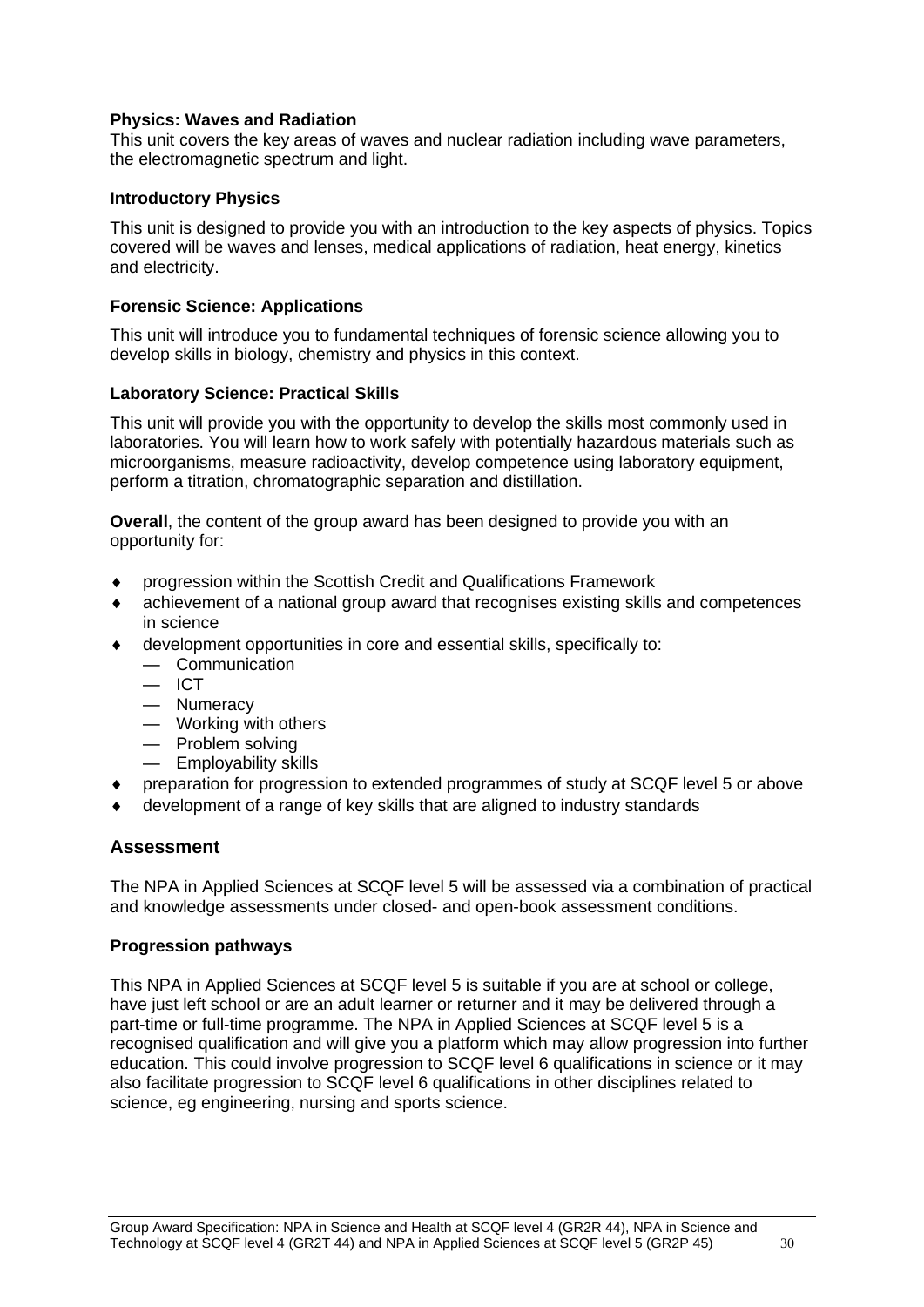This group award will also help prepare you for employment by providing transferrable skills or it may also meet the needs of those already in lower level employment within the science industry by providing you with a suitable starting point if you are looking to gain formal qualifications relevant to your job.

A fuller explanation of possible progression pathways may be seen in the diagram appended to this document.